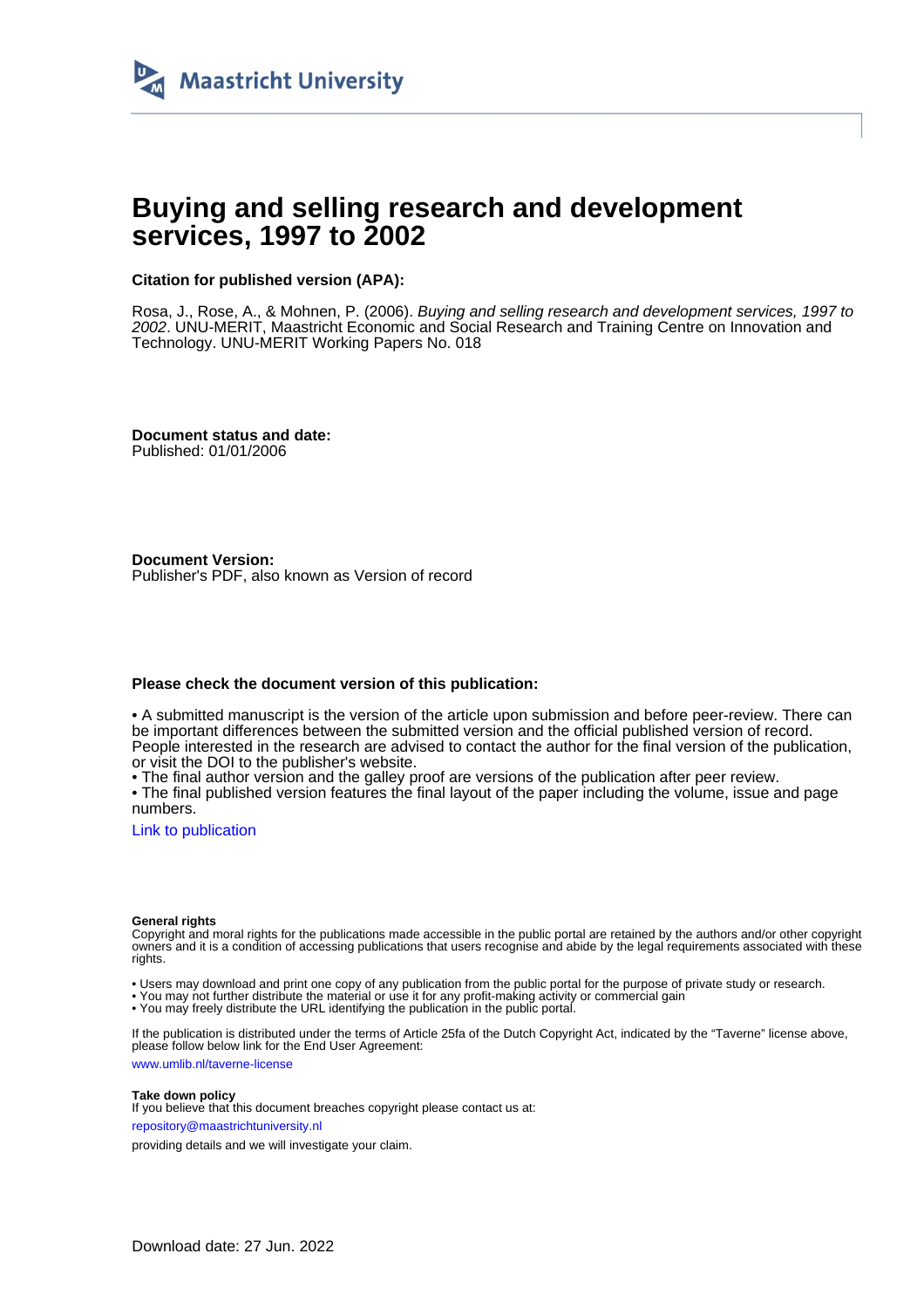

# **UNU-MERIT**

# **Working Paper Series**

**#2006-018** 

# **Buying and Selling Research and Development Services, 1997 to 2002**

Julio M. Rosa\*, Antoine Rose\*\* and Pierre Mohnen\*\*\*

**May 2006** 

United Nations University - Maastricht Economic and social Research and training centre on Innovation and Technology Keizer Karelplein 19, 6211 TC Maastricht, The Netherlands Tel: (31) (43) 350 6300, Fax: (31) (43) 350 6399, e-mail: info@merit.unu.edu, URL: http://www.merit.unu.edu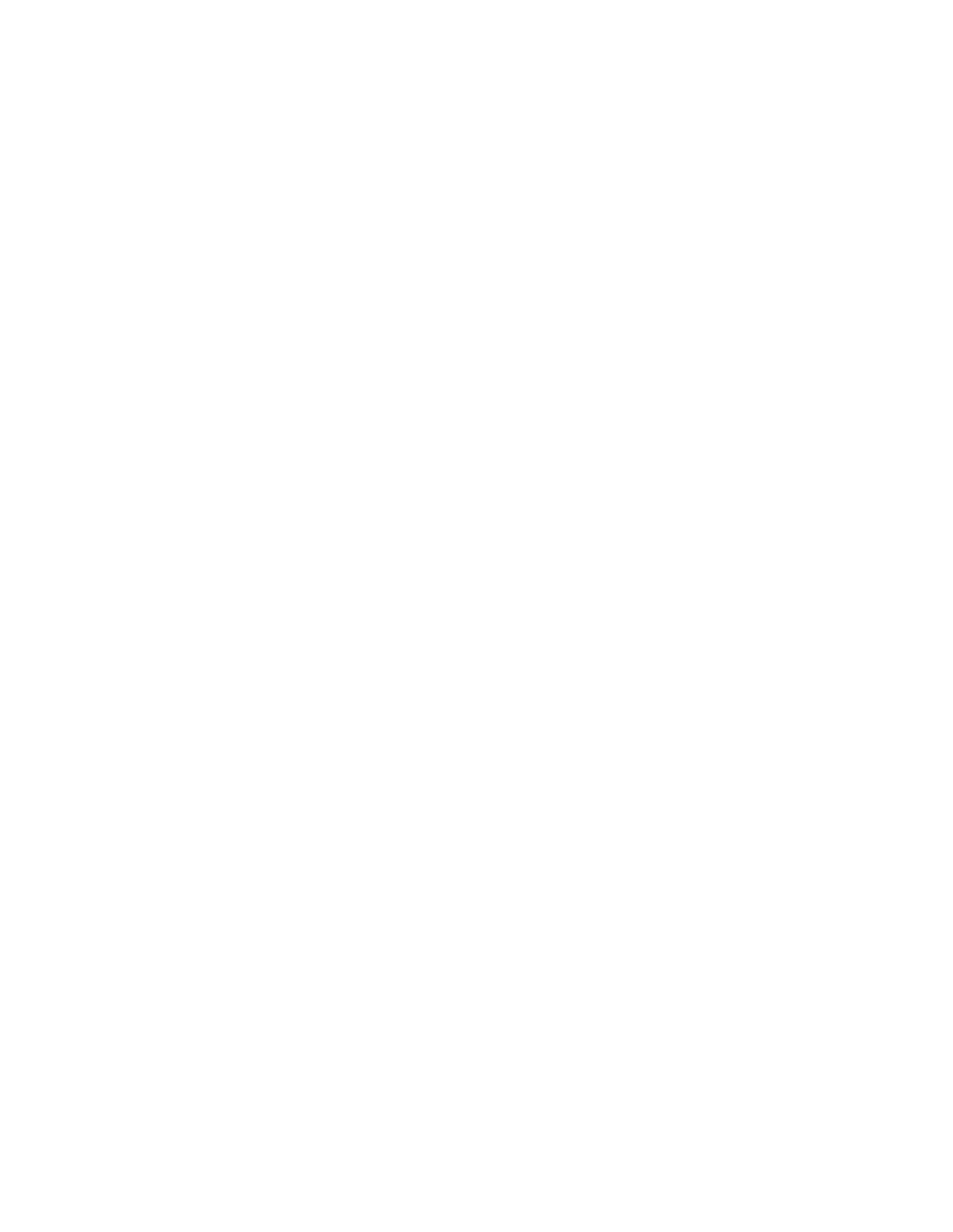# **Buying and Selling Research and Development Services, 1997 to 2002**

Julio M. Rosa\*, Antoine Rose\*\* and Pierre Mohnen\*\*\*

#### **Abstract**

Research and development is a crucial activity in the innovation process. Not every firm is in a position to overcome constraints to R&D, such as costs. Those that perform R&D must choose between forming a partnership with other firms, governmental organisations, universities or doing it themselves internally. Others may sell R&D services or buy them.

 This study provides a statistical portrait of the strategies Canadian companies used in conducting research and development between 1997 and 2002. It is based on data from the Survey of Research and Development in Canadian Industry.

 During this time period, the majority of R&D spending, around 62%, was of internal origin, that is, it was conducted by the performer. The remaining 38% portion was comprised of two groups: one group representing 24% performed R&D on behalf of another organization, that is, they contracted in. The remaining 14% was conducted by another R&D performer, that is, they contracted out. An estimated 42% of research and development was conducted with no external partnerships.

 Foreign-controlled firms were much more heavily involved in selling R&D services than their Canadian counterparts. About 22% of all foreign-controlled firms conducted R&D for outside organizations, more than twice the proportion of only 9% of domestic performers.

 However, Canadian-controlled firms on average spent more on research and development. As a result, the 9% of Canadian-controlled performers allocated 23% of their total R&D spending to selling R&D services, virtually the same proportion as the 25% allocated by foreign-controlled firms.

**Keywords**: Research and Development, partnership J**EL classification**: O32

#### **UNU-MERIT Working Papers ISSN 1871-9872**

## Maastricht Economic and social Research and training centre on Innovation and Technology, UNU-MERIT

UNU-MERIT Working Papers intend to disseminate preliminary results of the research carried out at the institute to stimulate discussion on the issues raised.

#### *(This document reflects the opinions of the authors only and not those of Statistics Canada or UNU-MERIT.)*

\* Statistics Canada, Science, Innovation and Electronic Information Division, Ottawa, Canada, and UNU-MERIT Netherlands. Tel: + 1 (613) 951-6598, E-mail: JulioMiguel.Rosa@statcan.ca

\*\* Statistics Canada, Science, Innovation and Electronic Information Division, Ottawa, Canada. Tel: + 1 (613) 951-9919, E-mail: Antoine.Rose@statcan.ca

\*\*\* UNU-MERIT, Maastricht University, Maastricht, Netherlands. Tel: + 31 43 388-3869, E-mail: P.Mohnen@Merit.unimaas.nl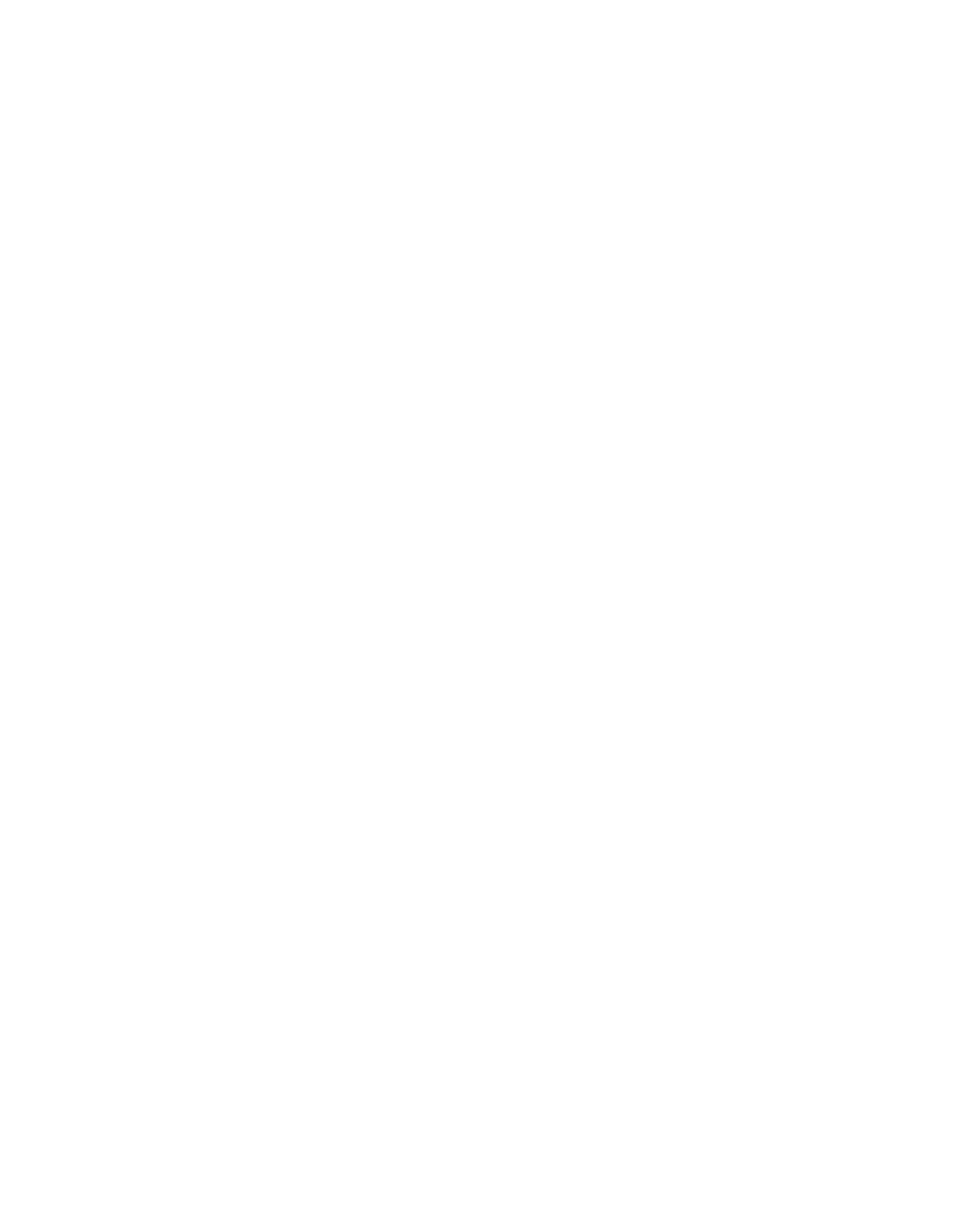#### **1. Introduction**

Research and development (R&D) is a crucial activity in the innovation process. Firms, especially those with high technological content that do not engage in this activity seriously jeopardize their competitiveness and their creativity in relation to competitors. The cost of access to R&D is a major barrier for many firms. Added to this cost constraint is the appropriation constraint, namely the inability of firms to retain all the benefits resulting from efforts invested in research. This is an additional barrier dissuading firms from performing R&D (Arrow, 1962). Lastly, to engage in R&D activities, a firm must first have sufficient absorptive capacity to recognize the value of new information, assimilate it and apply it to commercial ends (Cohen and Levinthal, 1990).

Not every firm is in a position to overcome all these constraints. For firms that decide to conduct R&D activities, there is a crucial strategic choice to be made. R&D performers must choose between engaging in an R&D partnership process<sup>[1](#page-5-0)</sup> and conducting research intramurally. Should the firm decide to enter into a partnership, there are various ways to proceed.

As identified in the literature, there have traditionally been two different modes or strategies<sup>[2](#page-5-1)</sup> by which a firm may perform its R&D activities. It may do so internally, or it may acquire R&D services externally, that is, from outside the R&D producing unit. Several empirical and theoretical studies have adopted these twin strategies as a conceptual framework to explain firms' strategic behaviour (Rador, 1991; Veugelers and Cassiman, 1999; Kamien and Zang, 2000; Cassiman et al. 2002; Arundel and Bordoy, 2002). Mindful of this body of literature, the present study seeks to expand the conceptual framework for the choice of modes of participation in R&D partnership that are available to firms engaged in R&D.

A practical way to determine whether or not a firm is participating in an R&D partnership is to observe the source or destination of R&D funding. According to this logic, a firm that funds its research intramurally that is, without any financial exchange with other organizations for R&D purposes may, a priori, be considered not to have a partnership agreement for R&D services. On the other hand, if a firm reports that it has another organization as a funding source or pays to finance its R&D under either a subcontracting arrangement or some form of external participation, it may, broadly speaking, be said to have a partnership. The term partnership is interpreted broadly here to include subcontracts, alliances, co-operation agreements, consortiums, equity participation, technology transfer and joint R&D agreements (Davy, 2004). Can a monetary exchange for R&D purposes reasonably be considered to exist if there is no contact or exchange of information? Partnership is not perceived exclusively in the formal sense (active and participatory exchange between two entities); it includes both formal and informal links as defined by Bönte and Keilbach (2005).

This study examines firms' organizational behaviour with respect to R&D according to how R&D services are carried out: doing R&D for oneself, doing it for others or having other organizations do it. This examination will be based on data on the sources of funds received and destination of payments made for R&D.

This concept is not entirely new, since Harrigan (1985) was already talking about technology transfer in terms of the buying or selling of services. Drawing on the same data source, Rose (1994) explored the relationships involved in R&D strategic alliances in the form of input-output tables.

As Veugelers and Cassiman  $(1999)^3$  $(1999)^3$  point out, few empirical studies have been done on modes of participation in the R&D network. One reason why this field of research is underexploited, at least in the case of empirical studies, is a lack of data, especially quantitative data Narula (2001), Belderbos, and al.

<span id="page-5-0"></span> 1 In this article, the partnership process refers to whether an organization does or does not have financial transactions with another organization for R&D purposes.<br><sup>2</sup> The terms "mode" and "strategy" are used in

<span id="page-5-1"></span>The terms "mode" and "strategy" are used interchangeably here.

<span id="page-5-2"></span><sup>&</sup>lt;sup>3</sup> "Technology sourcing strategies have not been well explored in the theoretical literature and the empirical evidence remains anecdotal."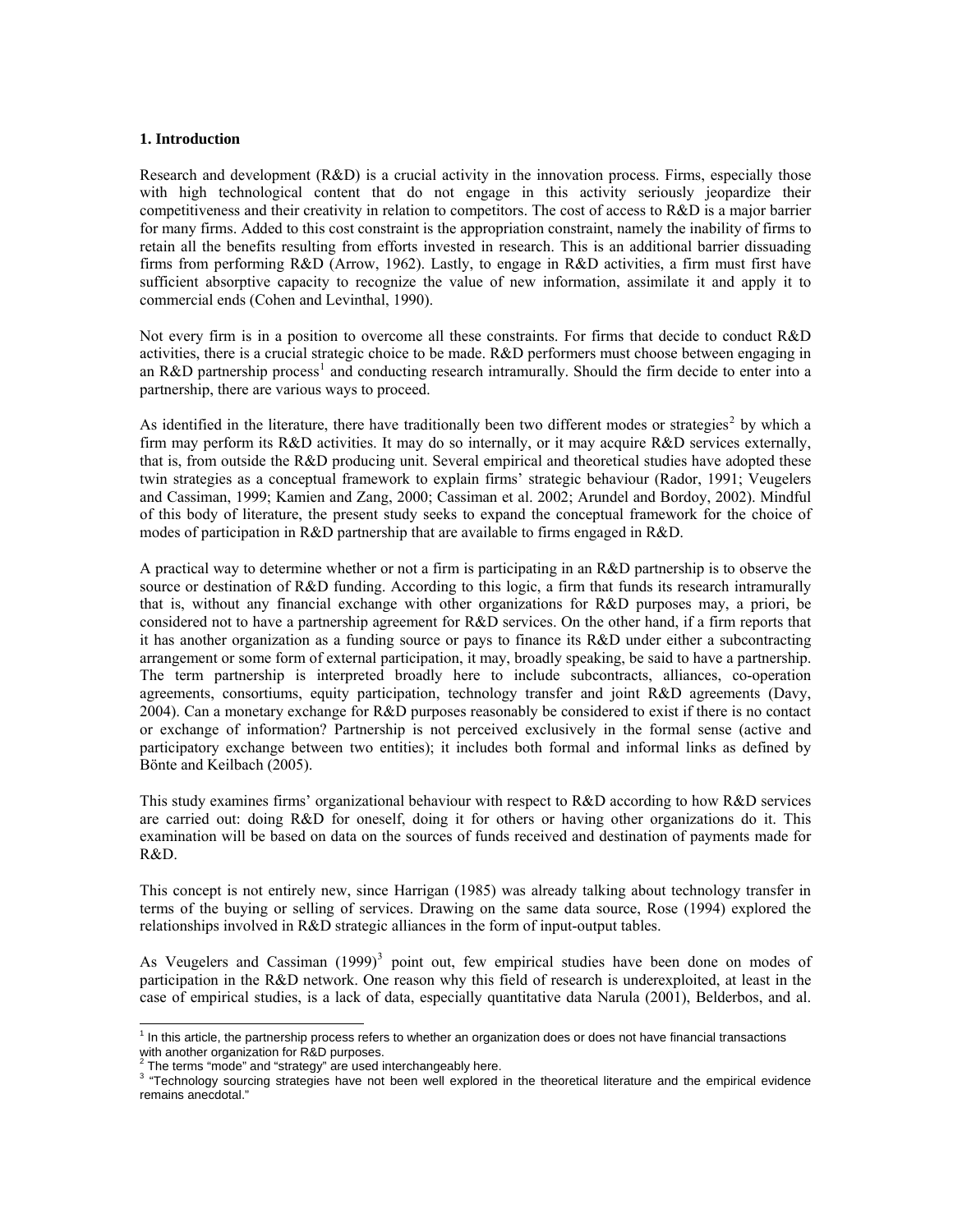(2004), Hagedoorn and Kranenburg (2003), Miotti and Sachwald (2003), Bönte and Keilbach (2005). Most articles on firms' mode of participation in R&D draw on qualitative data and confine themselves to case studies. A few studies are based on quantitative data (Veugelers, 1997), but here again, they draw on small data sets. We identify the modes of performing R&D on the basis of both qualitative and quantitative information, covering all sectors of the economy on the basis of a census of all commercial enterprises performing R&D in Canada. Using this approach, we will be able to identify the institutional players with whom R&D producers have the most exchanges for R&D services.

The following sections describe different modes of participation available to firms with respect to expenditures on R&D services, followed by a rapid overview of the motives that lead firms performing R&D to co-operate with other institutions. On the basis of this contextualization, a descriptive analysis of the characteristics of the different modes of participation in the R&D partnership process is provided. A final section presents the results of econometric estimates for modelling and identifying the determinants of each of the strategy choices previously identified.

#### **2. An extension of the choice of strategies for implementing research and development**

Traditionally, the economic literature on the choice of strategies for performing R&D basically considers two alternatives: either R&D is performed in-house or it is acquired from outside; these two alternatives could also be combined. Many studies attempted to answer the question of substitutability or complementarity of internal and external R&D (Arora and Gambardella, 1990; Cohen and Levinthal, 1990; Radnor, 1991; Veugelers and Cassiman, 1999; Leiblein et al. 2002). The findings of these different studies seem to indicate that the answer to the question of best strategy is far from definitive and that the structure and characteristics of the firm are likely to play an important role in the choice of how R&D is performed.

The choice of the strategy for performing R&D is commonly described in the literature as "Make" or "Buy." However, we think that these choices are too restrictive. The R&D strategy adopted by a firm depends very broadly on the environment and on potential interactions between partners. Some firms fund R&D services, while others buy or sell those services. Therefore, to gain a good understanding of these choices, it is necessary to provide a complete picture of the options available to firms performing R&D.

Such an approach is possible only if we are able to determine more precisely who performs R&D and for whom this R&D is performed. To this end, we must identify the partners (if any) for whom the R&D service is intended and by whom it is acquired. This type of analysis can be carried out by observing flows of financial transactions for R&D purposes. If we know the source and destination of payments for R&D purposes for each firm performing R&D, we can identify the structure of the R&D partnership and define the strategy choices related to obtaining and financing knowledge.

So far, the various studies conducted on firms' decision-making choices regarding R&D expenditures have been based on qualitative criteria or a simple enumeration of firms. This study is based on the Survey of Research and Development in Canadian Industry (RDCI), conducted by the Science, Innovation and Electronic Information Division of Statistics Canada. This survey provides details on the origin and destination of industrial R&D funding by firms conducting R&D or firms that fund it. It will be described in greater detail in Section 4. At the same time, we use these quantitative data to expand the conceptual framework for the strategy choices of firms deciding on their R&D expenditures and to measure the intensity of transfers of funds between partners for R&D purposes.

A firm engaged in R&D has a choice between various strategies. It can perform the R&D itself, in a closed environment. It may also choose to enter into relationships with outside parties. In this case, it may choose to meet its R&D needs by purchasing services from other organizations. It may also do R&D for other organizations. These three basic strategic options may be combined, or they may be reduced to mutually exclusive choices.

How a firm carries out its R&D activities has a direct impact on how it manages the R&D cost- and risksharing model. Policy decision-makers who must introduce new regulations and incentives regarding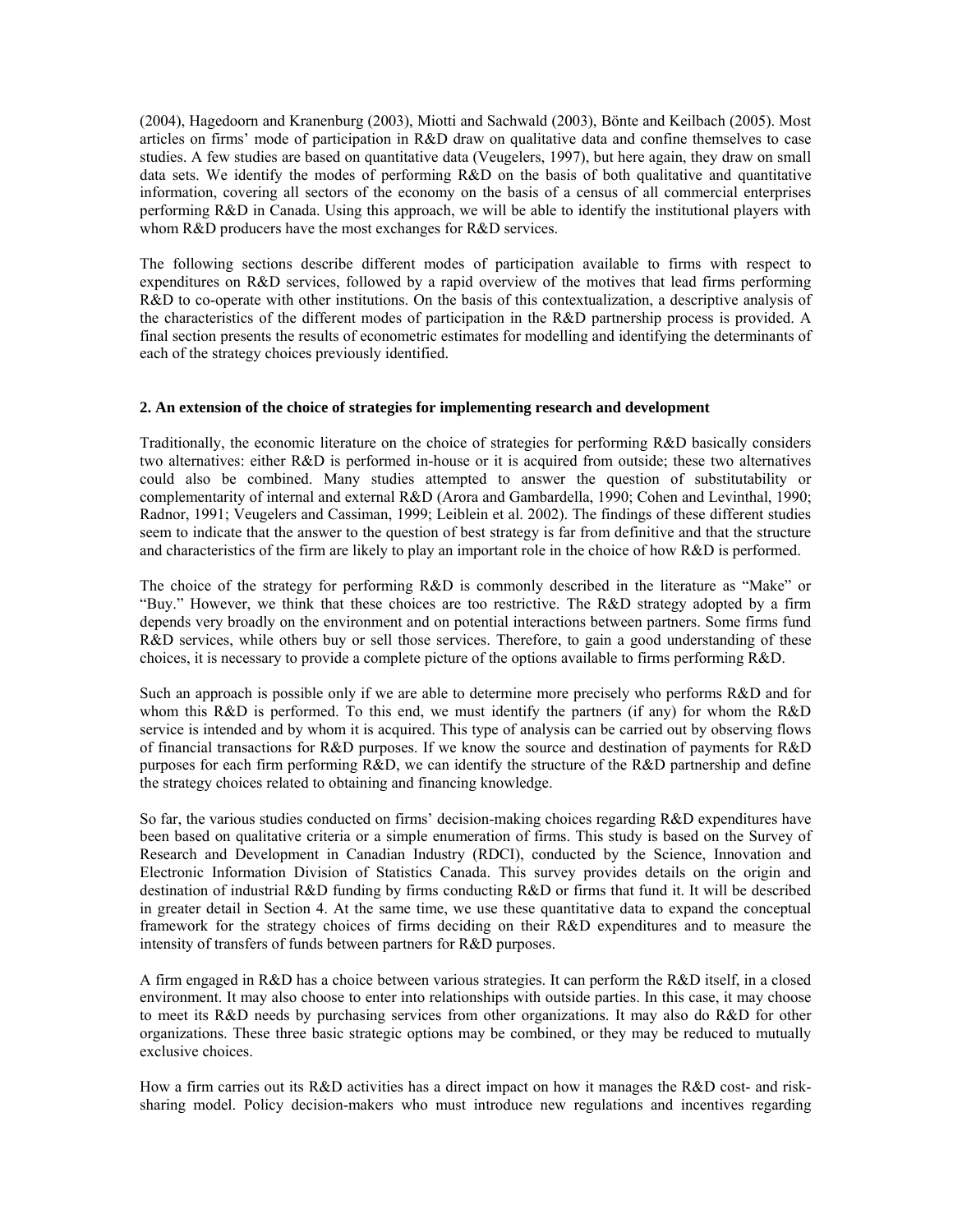research must consider this matter, which is important for understanding the firm's organizational environment. The United States and Japan have precedents as to their policy choices with respect to partnership and risk sharing. The best known examples are the VLSI project<sup>[4](#page-7-0)</sup> for Japan in 1975 and SEMATECH (consortium of manufacturers in the semiconductor sector) for the United States in 1987. As a result of these two developments, governments have been induced to relax their antitrust regulations to allow the formation of partnerships in the semiconductor field (Sakakibara, 1997). For Canada, the issue of R&D performance strategies is also important.

#### **3. Motivations and partnerships in research and development**

The motivation for firms to enter into R&D partnerships is a research topic that came into its own only in the 1990s, advanced by authors such as Mahoney, (1992), Hagedoorn (1993), Sakakibara (1997), Veugelers (1997) and Veugelers and Cassiman (1999). Partnership has become a joint and complementary way to organize research.<sup>[5](#page-7-1)</sup> This phenomenon has gone hand-in-hand with the growing complexity of innovation processes. Most of the studies indicate that cooperation is complementary rather than a substitute to R&D.

There are many reasons why firms co-operate in R&D. These reasons may be grouped into two main categories: those related to the need to reduce the level of technology risk and those related to a lack of endowments<sup>[6](#page-7-2)</sup> on the part of the firm, which, in order to compensate for its technological deficiencies, seeks to establish complementarities in R&D (Tether, 2002).

Many articles have emphasized the positive influence of R&D intensity as a factor favouring R&D partnership, including Fritsch and Lukas (2001) and Bayona et al. (2001). Thus, having one's own R&D department is considered a factor that reduces risk while increasing the probability of having partners (Kleinknecht and van Reijnen, 1992). Piga et al. (2003) consider the decision to enter into a partnership relationship as a choice that arises from the firm's prior choice to conduct R&D activity. Indeed, absorptive capacity depends on a previous R&D effort (Davy, 2004). In the article by Veugelers and Cassiman (1999), the motivation for partnership is essentially the perception of the level of risk and of appropriation of innovation.

Included in the second category of motivations toward partnership is the question of complementarity of resources and competencies (Aurora et Gambardella, 1990; Cohen and Levinthal, 1990; Vonortas, 1994; Belderbos et al. 2003; Miotti and Sachwald, 2003). In these models, partnership is seen as a mechanism for efficiently exploiting the partners' combined resources those individual members of the partnership lack (Hagedoorn et al. 2000). Firms enter into partnership to acquire complementarities to their internal resources, and these complementarities are not necessarily technological. This form of motivation is also a way to repatriate comparative advantages to the firm when the partner is a foreign firm (Miotti and Sachwald, 2003). Knowledge complementarity is considered one of the main motivations that lead Japanese firms to co-operate in R&D (Sakakibara, 1997).

However, most factors that motivate some form of partnership generally involve both the reduction of technology risk and the differential in firms' endowments. One example is the size of the firm, which, according to many studies and in accordance with Schumpeter's theory, plays a large and positive role in increasing the probability of co-operating in R&D (Sakakibara, 1997; Veugelers, 1997; Fritsch and Lukas, 2001; Bayona et al. 2001; Miotti and Sachwald, 2003).

An important finding of the study of Sakakibara (1997) is that motivations related to resource sharing (specializations) are more important than motivations related to risk sharing in R&D partnerships where the

 4 VLSI: Very large-scale integrated circuit.

<span id="page-7-1"></span><span id="page-7-0"></span> $5$  The question as to whether partnership is a complement or a substitute to in-house R&D has also been examined in empirical studies; see Sakakibara (1997) and Belderbos et al. (2003). Most of these studies show that co-operation is complementary to R&D rather than being a substitute for it.<br><sup>6</sup> By lack of endowments, we mean deficiencies in terms of resources (specialized jobs, materials, natural resources,

<span id="page-7-2"></span>etc.).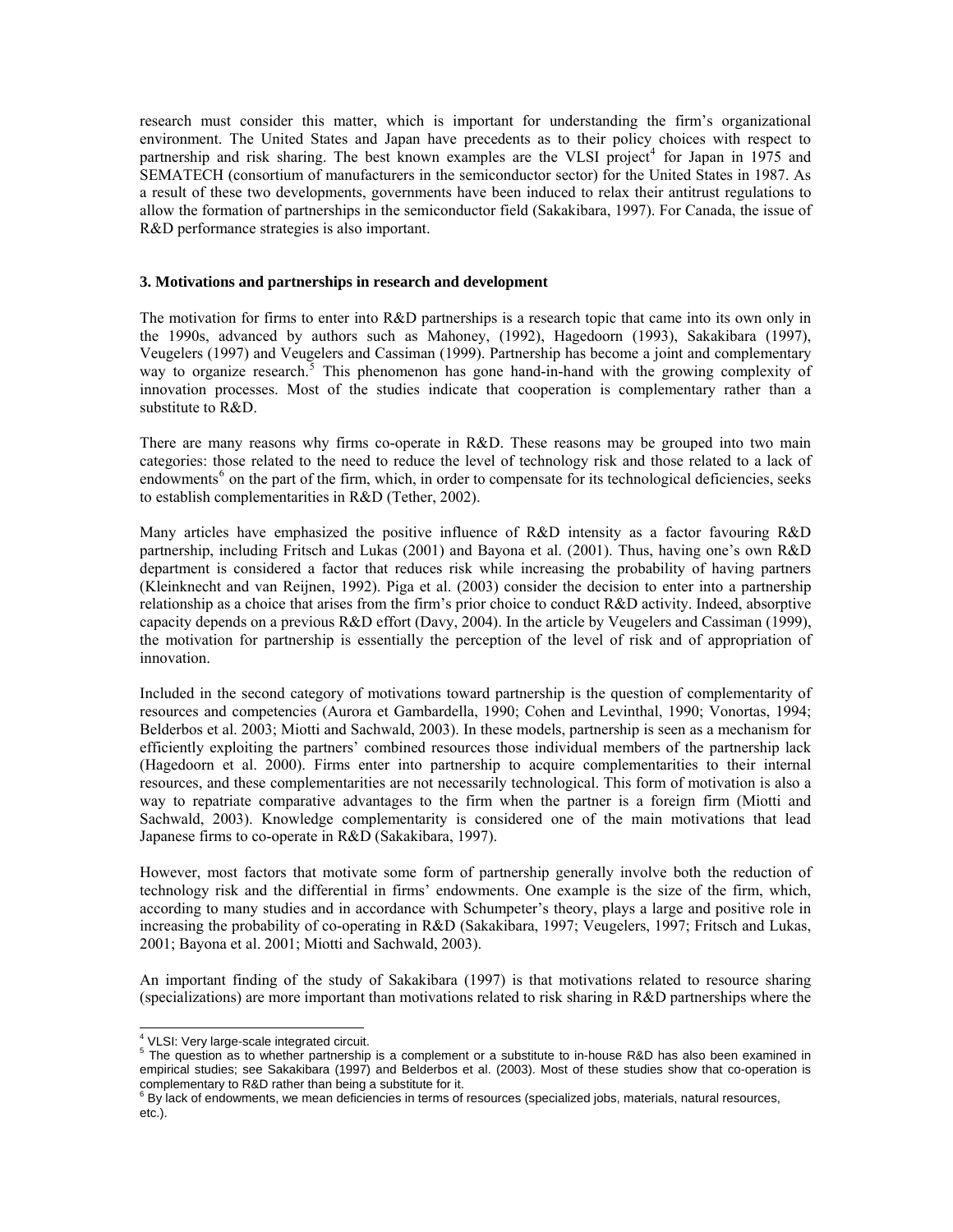partners have more heterogeneous endowments. This finding reminds us that a firm's motivation largely depends on its environment and on differences in the abilities of the partners to conduct R&D activities.

#### **4. Data source and limitations**

Our study is based on Statistics Canada Research and Development in Canadian Industry survey which collects data on R&D performed in the business sector in Canada. The Statistics Canada database is constructed using two sources: an annual survey of major R&D performers, and administrative data.

In 1997, a new methodology was introduced for estimating R&D expenditure in the business sector in Canada. The new approach uses administrative data from the Canada Revenue Agency (CRA) instead of survey data for any firm that funds or performs less than \$1 million worth of R&D. This enabled the elimination of around 8,000 survey mailouts for the 2002 survey, thus reducing the survey reporting burden, (Statistics Canada, 2004).

The survey is conducted annually and includes data for a four-year period. However, there is an eighteenmonth lag between the publication of the data and the availability of the information provided by CRA. For this reason, Statistics Canada publishes revised data the following year, after receiving all the information. In the meantime, the data published for the reference year are preliminary. To avoid possible underestimation, our study period ends in 2002. The preliminary data are not used in this analysis.

The coverage of the survey is national. A questionnaire was sent to all firms performing or funding R&D valued at \$1 million or more. The population of firms covered includes those that reported R&D activities in the previous survey, those that claimed tax relief for R&D work performed, those that reported receiving R&D contracts or grants, those that are reported by other firms as funding sources or as performers of R&D, and those that are identified in newspaper articles or trade journals.

The various results in this paper use data collected for the period 1997 to 2002 inclusive. We present cumulative statistics for these six years. This approach has the advantage of taking account of possible changes in the structure of the industry.

We have excluded from our study those industries that reported only capital expenditures. The effect of this exclusion is to eliminate firms that reported performing R&D but reported no employees in R&D, since they were spending only for buildings, land or equipment.

The three basic strategies identified in this document are not mutually exclusive. In this study, these strategies may be treated either in binary mode or using continuous values. In binary mode, each strategy takes the value 1 if the reporting firm checks at least one of the choices corresponding to the definitions in Appendix A. For each of these strategies, the total amount spent on R&D can be associated with it.

In Statistics Canada's industrial R&D survey, the choice of organizations with which the reporting unit has monetary transactions for R&D purposes was made according to the recommendations of the *Frascati Manual* (OECD, 2002). In this study, a partner is an entity that either provided R&D services by receiving a payment or purchased R&D services by providing funds to the reporting unit. Consequently, this study covers the following types of organizational entities: firms in the same group, that is, parent and affiliated firms; other firms; the government and its agencies; universities; private non-profit organizations; provincial research organizations; industrial research institutes or associations; hospitals, educational and foreign institutions.

A final point to be noted is that when collecting survey data, it is in practice impossible to capture accounting information that is perfectly balanced between the reporting unit that is the source of funding and the unit that reports receiving the funding. There are various reasons why this problem arises, starting with the differences in how R&D is interpreted between the respondent at the source of the payment and the recipient.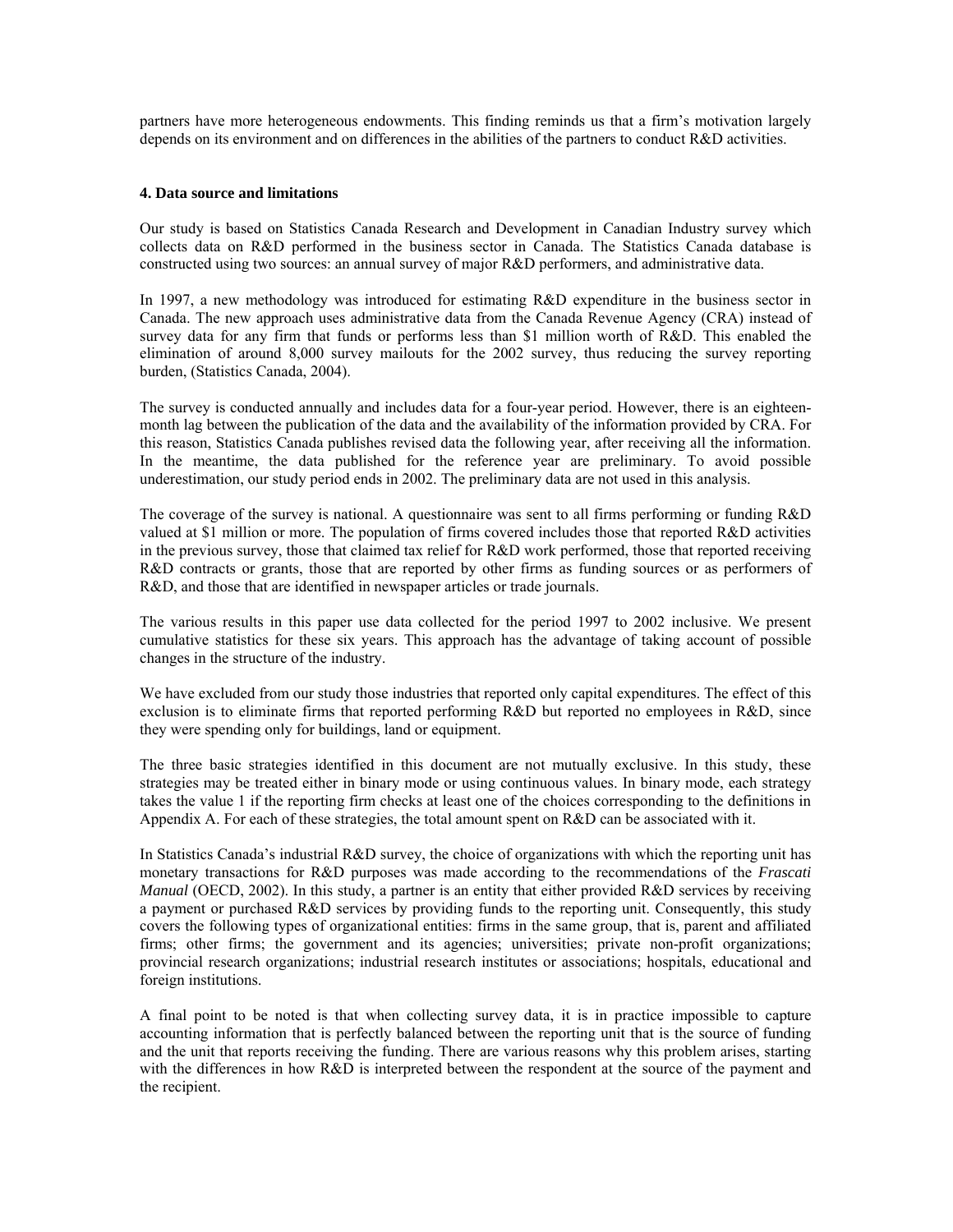#### **5. Descriptive analysis**

The RDCI database contains data compiled over a number of years. This analysis focuses on years 1997 to 2002. The use of compiled data implies that a firm may be observed several times over the study period. It may also happen that some firms will appear only once.

Table 1 shows the number of firms for each year covered by the study. The column total represents the number of firm years, that is, the sum of the number of firms over the six years, including observations that may extend from one year to the next.

In the subsequent analysis, this concept of firm year will be applied. Thus, the number 60,577 is the number of observations compiled over the six years.

| Year               | Canadian controlled<br>firms | Foreign controlled<br>firms | Total number of<br>firms |  |
|--------------------|------------------------------|-----------------------------|--------------------------|--|
|                    |                              |                             |                          |  |
| 1997               | 9,109                        | 540                         | 9,649                    |  |
| 1998               | 9,316                        | 468                         | 9,784                    |  |
| 1999               | 9,542                        | 425                         | 9,967                    |  |
| 2000               | 10,418                       | 433                         | 10,851                   |  |
| 2001               | 11,001                       | 434                         | 11,435                   |  |
| 2002               | 8,523                        | 368                         | 8,891                    |  |
|                    |                              |                             |                          |  |
| Total years' firms | 57,909                       | 2,668                       | 60,577                   |  |

#### **Table 1 Firms' distribution by country of control**

Source: Statistics Canada, RDCI Survey

The number of firms performing R&D declined slightly between 1997 and 2002. Over the same period, the number of Canadian-controlled R&D performers grew steadily except in 2002, when there was a sharp drop in the overall number of performers. Foreign-controlled firms performing R&D accounted for 4.4% of all performers over the period as a whole.

Chart 1 gives an initial picture of how R&D expenditures evolved according to the firm's performance strategy. The "Perform own R&D" strategy is not only the most popular, but it is also the one that shows the greatest growth over the period from 1997 to 2002. It should be noted that the year 2002 marks a general slowing of industrial R&D expenditures. The "Sell R&D services" and "Buy R&D services" strategic behaviours remained very stable over time. Thus, from 1997 onward, firms performing R&D exhibited more dynamic behaviour in R&D production carried out intramurally (within the walls of the production unit). Strategies involving external partnerships, including those with subsidiaries, were much less dynamic. For these strategies involving external exchanges, the level of exchanges actually declined in absolute terms.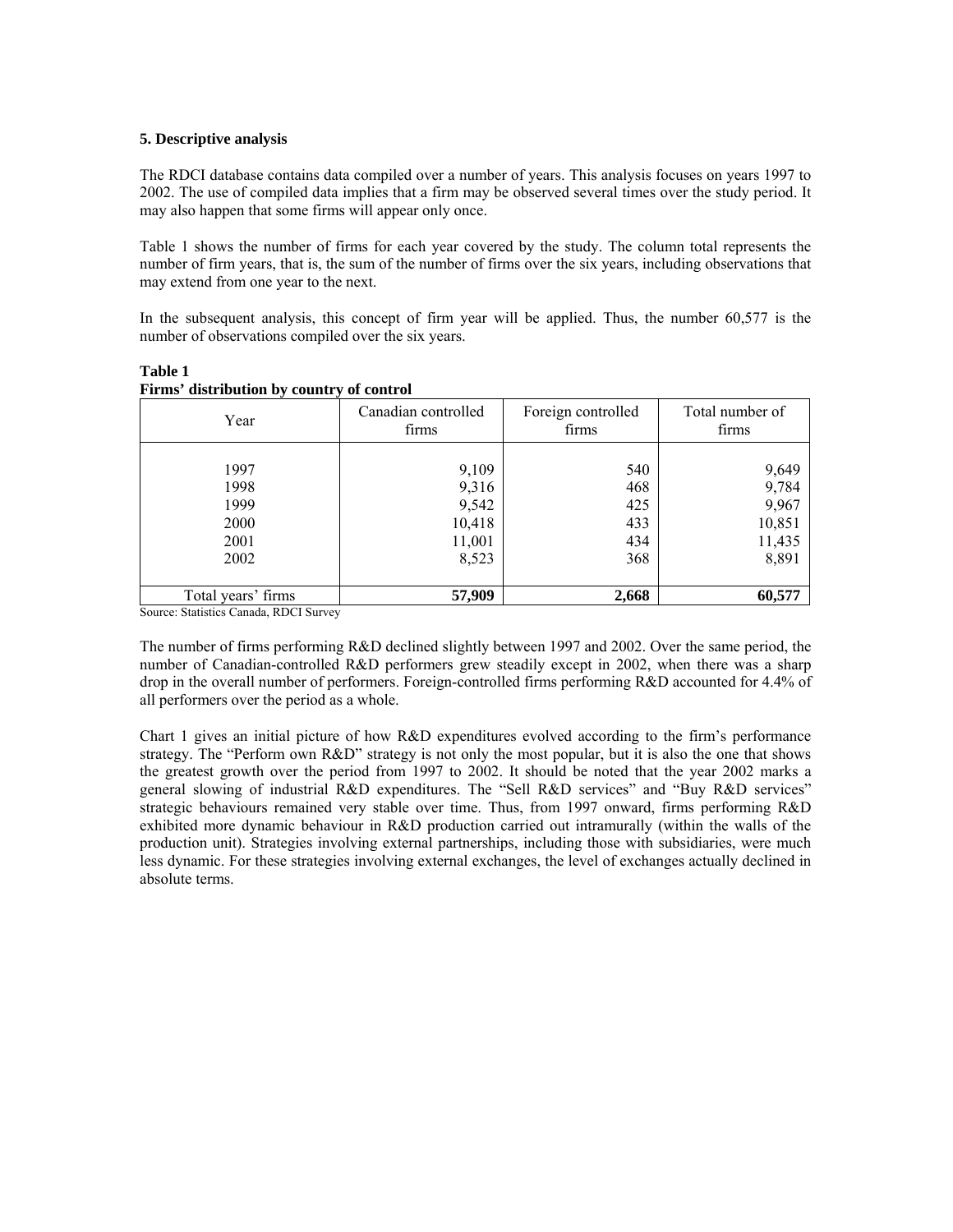

**Figure 1 R&D expenditures by strategy for 1997 to 2002 period, (billions of dollars)** 

Source: Statistics Canada, RDCI survey

 $\overline{a}$ 

In 2002, total expenditures for the three R&D strategies reached more than \$14 billion. Expenditures for firms doing their own R&D stood at nearly \$10 billion while firms doing R&D for other organizations and those having it done by other organizations had total R&D expenditures of respectively \$2.8 billion and \$1.7 billion.

For information purposes, the annualized growth of expenditures for the main strategies by industry is shown in Appendix D. Some industries, such as the semi-conductor and other electronic components industry increased their expenditures for all strategies, whereas other industries, such as the non-metallic mineral products industry, reduced their R&D expenditures for all strategies.

Table 2 gives an overview of the distribution of the cumulative number of firms performing R&D over the period 1997 to 2002 according to the strategic option chosen and the country of control. As is immediately apparent, the strategy that consists of performing one's own research is by far the strategy most often used by R&D performers, with 59,019 respondents out of a total of 60,577, or 97% of all observations.

Among those firms performing their own research, 24,590 or nearly 43% of the total of Canadiancontrolled firms reported "Performing own R&D" as their only performance strategy. The corresponding proportion for foreign-controlled firms is 35%. In dollar terms, R&D done in-house accounts for almost \$49 billion over the period 199[7](#page-10-0)-2002, representing 62% of all R&D transaction amounts (see Table 4).<sup>7</sup>

<span id="page-10-0"></span> $^7$  R&D performed by firms that do it exclusively for themselves accounts for 13.6% of the total amount of R&D transactions.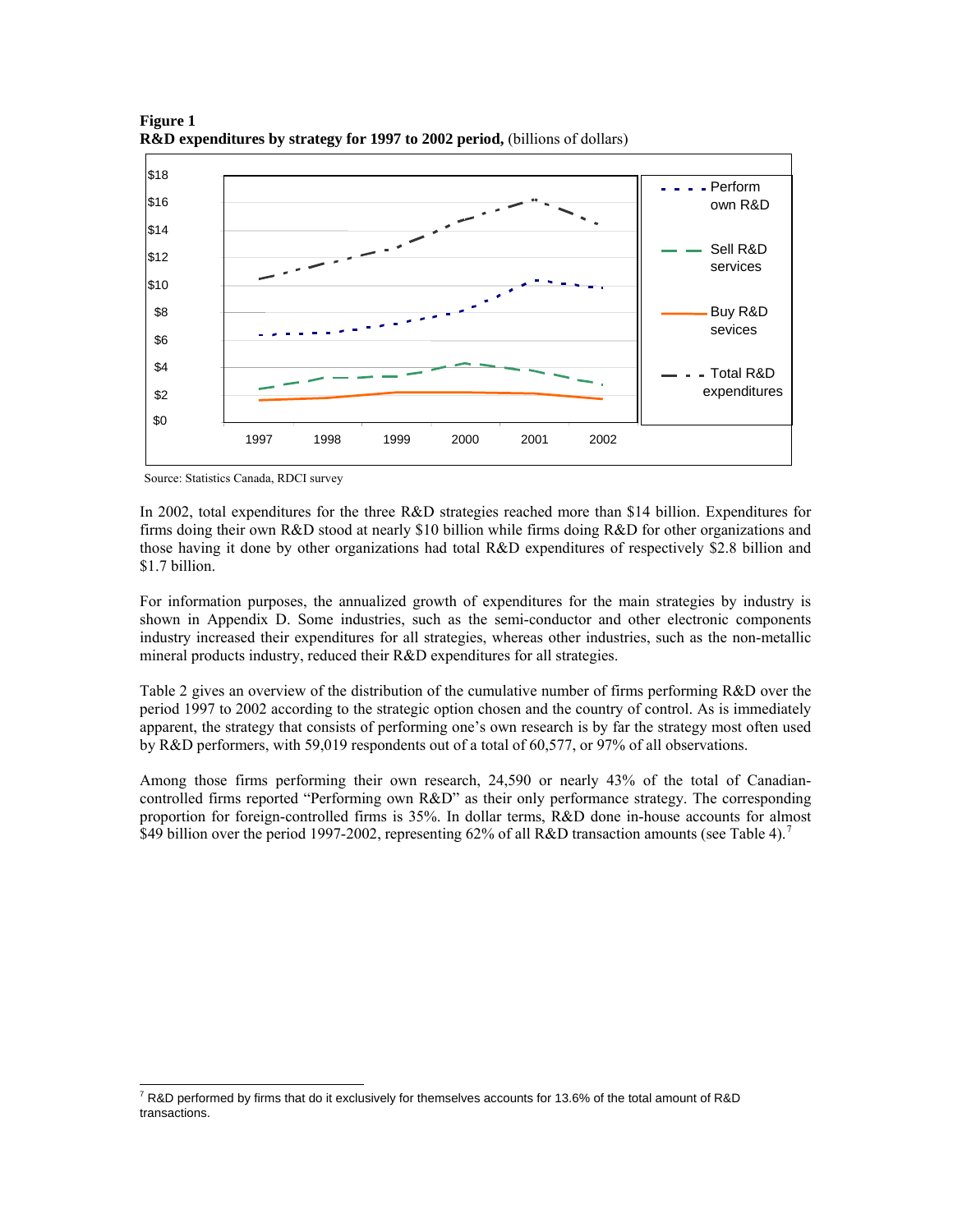| <b>Strategies</b>                                                                                                                                       | Canadian<br>controlled firms                                                                              | Foreign<br>Total years' firms<br>controlled firms                                                    |                                                                                                              |
|---------------------------------------------------------------------------------------------------------------------------------------------------------|-----------------------------------------------------------------------------------------------------------|------------------------------------------------------------------------------------------------------|--------------------------------------------------------------------------------------------------------------|
| Perform own R&D<br>Sell R&D services<br>Buy R&D services<br>Perform own R&D exclusively<br>Sell R&D services exclusively<br>Do R&D for affiliated firms | 56,540 (97.6)<br>5,089<br>(8.8)<br>31,299<br>(54.0)<br>24,590<br>(42.5)<br>634<br>(1.1)<br>1,627<br>(2.8) | (92.9)<br>2,479<br>(22.3)<br>596<br>1,532<br>(57.4)<br>926<br>(34.7)<br>91<br>(3.4)<br>441<br>(16.5) | (97.4)<br>59,019<br>(9.4)<br>5,685<br>(54.2)<br>32,831<br>25,516<br>(42.1)<br>(1.2)<br>725<br>(3.4)<br>2,068 |
| Total years' firms                                                                                                                                      | 57,909                                                                                                    | 2,668                                                                                                | 60,577                                                                                                       |

#### **Table 2 Total years' firms by type of strategy and country of control, for the period 1997 to 2002**

Brackets indicates the number (in percentage) of total years' firms by column

Source: Statistics Canada, RDCI Survey

Doing R&D in-house is thus the most common strategy. The amounts spent on external strategies doing R&D for others or having it done by others account for respectively 24% and 14% of all transaction amounts for R&D purposes. Canadian firms essentially do R&D themselves, do it for others or finally have it done by others.

There are a number of factors that lead firms to fund their R&D internally only, but among the factors most commonly cited in the economic literature is information asymmetry. Information asymmetry implies that one of the co-operating parties holds more information not shared with its partner. Information asymmetry can undermine bonds of confidence between partners, and this can eventually create an obstacle to external partnering. Also, the uncertain nature of R&D and the tacit knowledge that is important in this activity can often cause firms not to share their knowledge with other organizations.

As a result, a large proportion of firms fund their R&D internally only. This finding is consistent with the results of the study by Tether (2002), in which 46% of firms in the United Kingdom have no partners. Our findings also point in the same direction as those reported in Piga and Vivarelli (2003), in which 53% of firms do R&D intramurally only. By contrast, in the study by Veugelers and Cassiman (1999), only 17% of innovators opted for the "Perform own R&D" strategy, but that study is based on data from an innovation survey rather than a survey designed to measure R&D expenditures directly. The study by Kaiser (2002) also found that only 13.6% of firms co-operated for R&D purposes in Germany. Among firms engaging in an R&D partnership, most participated in a vertical association (relationship with customers and suppliers), rather than in a horizontal association (relationship with competitors). The study by Kaiser (2002) concentrates on the service sector only, in which R&D activity is known to be much more diversified and observed only 165 firms co-operating in R&D, which limits the robustness of the results.

The "Buy R&D services" strategy is chosen by 54% of performers. It is interesting to note that in relative terms, this strategy is at least as important for foreign-controlled firms as for firms under Canadian control. More important yet in relative terms for foreign-controlled firms is the "Sell R&D services" strategy, which is chosen by 22% of all foreign-controlled performers, compared to 9% of Canadian performers. However, if these same proportions are compared in terms of the amounts spent (see Table 4), it emerges that foreign- and Canadian-controlled firms spend similar proportions, that is, approximately 23% and 25% respectively.

It is recognized in industry organizational theory that businesses' strategic behaviours are not homogenous according to the size. Table 3 illustrate that most R&D firms (76%) have less than 50 employees.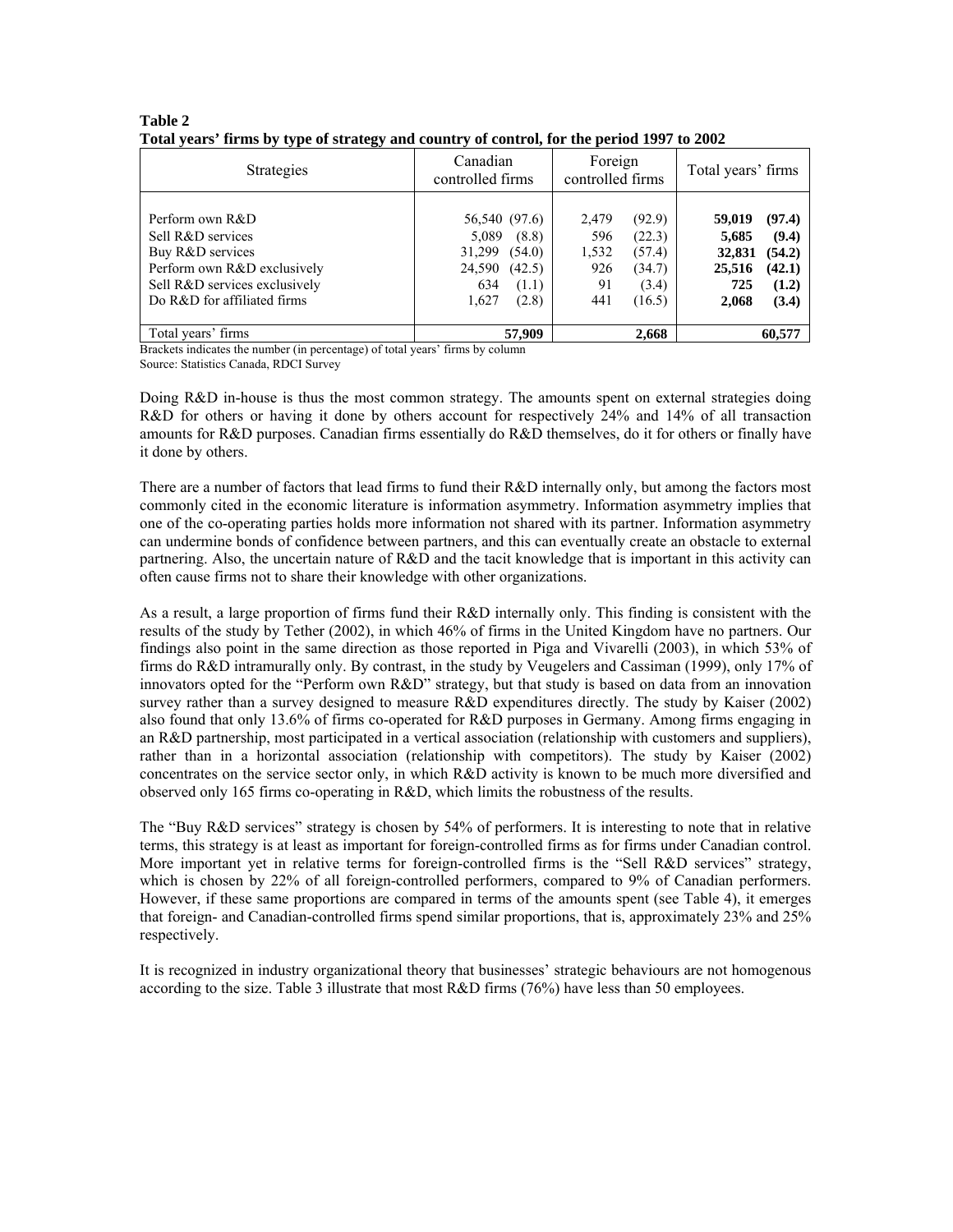Businesses with more than 500 employees represent less than 4% of all R&D performers. Nevertheless, whatever performing strategy used, these firms account for 63% of R&D expenditures over 1997 to 2002, more than \$49 billion (table 4).

For very large firms, over 2000 employees, the share of outward strategies increase significantly. The "Perform own R&D" strategy remains relatively constant whatever the size. This suggests that the use of outward strategies requires a substantial level of resources, at the level available in large firms. A large absorptive capacity together with a high R&D intensity is required to increase the likelihood of engaging in partnerships, (Leiponen, 2001).

| $\alpha$ and $\alpha$ is the contract of $\alpha$ and $\alpha$ and $\alpha$ and $\alpha$ is $\alpha$ and $\alpha$ is $\alpha$ is $\alpha$ is $\alpha$ |                  |                 |                 |                 |               |               |               |               |
|-------------------------------------------------------------------------------------------------------------------------------------------------------|------------------|-----------------|-----------------|-----------------|---------------|---------------|---------------|---------------|
|                                                                                                                                                       | $1-49$           | $50-99$         | 100-199         | 200-499         | 500-999       | 1000-1999     | 2000-4999     | >4999         |
| Strategy                                                                                                                                              |                  |                 |                 |                 |               |               |               |               |
| Perform own R&D<br>$\%$                                                                                                                               | 44.714<br>(97.4) | 5,842<br>(97.8) | 3,703<br>(97.7) | 2,537<br>(97.6) | 905<br>(96.6) | 677<br>(97.3) | 392<br>(95.6) | 249<br>(96.9) |
| Sell R&D services<br>$\frac{0}{0}$                                                                                                                    | 4,058<br>(8.8)   | 540<br>(9.0)    | 372<br>(9.8)    | 281<br>(10.8)   | 143<br>(15.3) | 118<br>(16.9) | 86<br>(20.9)  | 87<br>(33.8)  |
| Buy R&D services<br>$\%$                                                                                                                              | 24,493<br>(53.3) | 2,225<br>(37.2) | 2,096<br>(55.3) | 1,508<br>(58.0) | 537<br>(57.3) | 452<br>(64.9) | 318<br>(77.6) | 202<br>(78.6) |
| Total years' firms                                                                                                                                    | 45,914           | 5,973           | 3,790           | 2,600           | 937           | 696           | 410           | 257           |

| ---------                                                          |  |  |
|--------------------------------------------------------------------|--|--|
| Number of years' firms by size and strategies, 1997 to 2002 period |  |  |

**Table 3** 

Numbers in brackets are percentages of years' firms for each strategy compared to total number of firms by size class. Source: Statistics Canada, RDCI Survey

It is remarkable to see how important the "Sell R&D services" strategy is for firms with more than 4,999 employees (34%). This observation also applies to the relative importance of large firms with respect to expenditures on R&D. As Table 4 shows, for firms with more than 500 employees, the "Sell R&D services" and "Buy R&D services" strategies account for respectively \$14 billion and \$7 billion, or 75% and 68% of total expenditures on each of these strategies, whereas the corresponding percentage for the "Perform own R&D" strategy is only 58%. In comparison, expenditures on the "Perform own R&D" strategy by firms with fewer than 50 employees account for 15% of total expenditures on this strategy, while the percentages for the "Sell R&D services" and "Buy R&D services" strategies are only 8% and 14% respectively.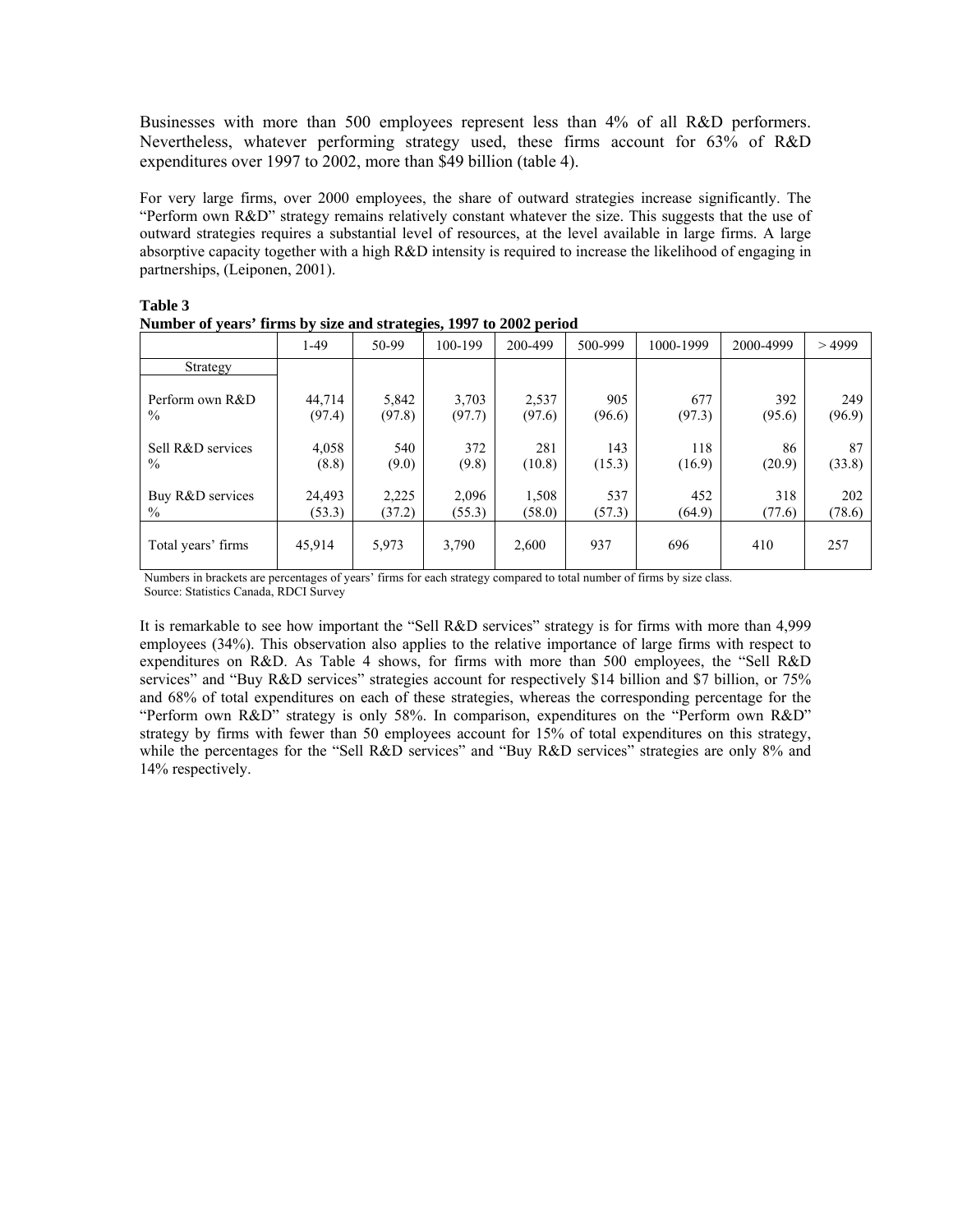**Figure 2 R&D intensity by industry and propensity to forge external links** 



Source: Statistics Canada, RDCI Survey. See Appendix for definitions





Source: Statistics Canada, RDCI Survey. See Appendix for definitions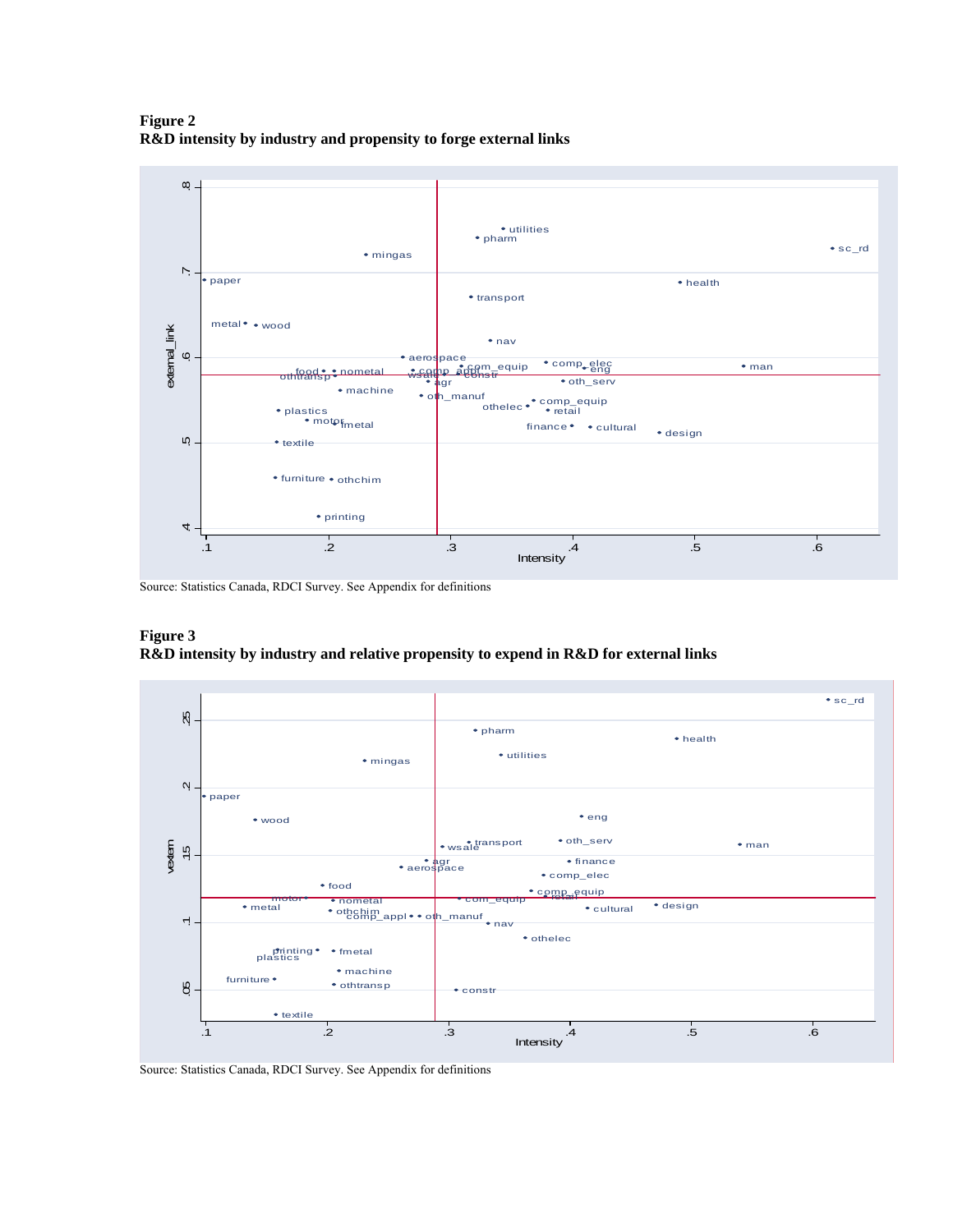As already noted, the theoretical literature with Leiponen (2001) and the applied literature with Belderbos et al. (2004) make much of the positive relationship that exists between R&D intensity and the different types of external relationships that R&D performers may have. We analyse the effects of these types of relationships in Section 6. But before engaging in such an analysis, it is important to differentiate industries according to R&D intensity and their propensity to enter into partnerships with outside players.<sup>[8](#page-14-0)</sup> This allows us to form four separate groups of industries according to these characteristics. In figures 2 and 3, the horizontal and vertical lines represent the medians separating axes into four separate quadrants.

Figures 2 and 3 show types of relationship for the various observations over the period 1997 to 2002. The difference between these two figures is attributable to the y-axis, where in the first case we reported external relationships (external-link) in terms of the number of relationships by industry, $9$  whereas the second figure illustrates R&D expenditures associated with external relationships (vextern).

As expected, R&D intensity, in relation to the propensity to forge external links does not vary significantly according to the number of external relationships per industry or the associated amounts of R&D expenditures. Only certain industries construction, textiles, navigational instruments, measuring, medical and control instruments, other services and finance underwent major changes. The finance industry went from being an industry with high-intensity R&D status and a low number of external relationships to being a high-intensity R&D industry with a high propensity to spend for R&D services (figure 3).

The scientific research and development services industry shows both the highest level of R&D intensity and the highest propensity to forge external links. The pharmaceutical and medicine industry and the utilities industry, as well as the health care and social assistance industry, are also high R&D-intensity industries with a high level of external relationships. The pharmaceutical industry accounts for a sizable share of firms conducting biotechnology activities. The utilities industry includes distributors of electricity and gas and sanitation services. In both these industries, the level of research and external links is naturally high, owing to the nature of the activity involved. The importance of external relationships and complementarities was already highlighted in earlier research, namely Arora and Gambardella (1990).

In the lower left quadrant is the group of industries with a low level of R&D intensity and a low level of external relationships. The industries in this group include plastic products, petroleum products, machinery, furniture and related products, printing, and motor vehicles and parts. Most of these industries are indeed low-intensity R&D industries; our findings corroborate the indicators of current intramural R&D expenditures as a percentage of the performing firm's revenues, reporting Table 12 of Statistics Canada (2004). Many of the industries found in this part of figures 2 and 3 are subcontracting or primary processing production units. They have few research laboratories and have reached a state where they no longer really produce research; in particular, this is the case with the automotive and textile sectors, in which R&D is done elsewhere than in Canada.

In the group of industries that have low-intensity R&D and a high propensity to engage in external relationships, there are paper products, wood products, primary metal manufacturing and mining and oil and gas extraction. These industries require a high level of specialized skills. They have a high level of know-how and probably carry on many inter-industry exchanges. However, these are also industries in which there are large economies of scale and the average number of employees per firm is among the highest. Another point to be noted is that this is the quadrant with the fewest industries, which tends to support the commonly held idea that it is the high-intensity R&D sectors that have the most external ties.

<span id="page-14-0"></span><sup>&</sup>lt;sup>8</sup> R&D intensity is the ratio of full-time employees assigned to R&D to the total number of employees in the firm. The propensity to forge external links is calculated in the first figure as the percentage of outside links, other than with subsidiaries, by industry. Figure 2 illustrates the amount of expenditures associated with this propensity out of the total transaction amounts for all strategies.<br><sup>9</sup> To count the number of relationships, a dichotomous variable takes the value 1 if the firm in a given industry reports

<span id="page-14-1"></span>having had monetary transactions for R&D purposes with an external organization other than a subsidiary (i.e., with a university, research centre, hospital, etc.).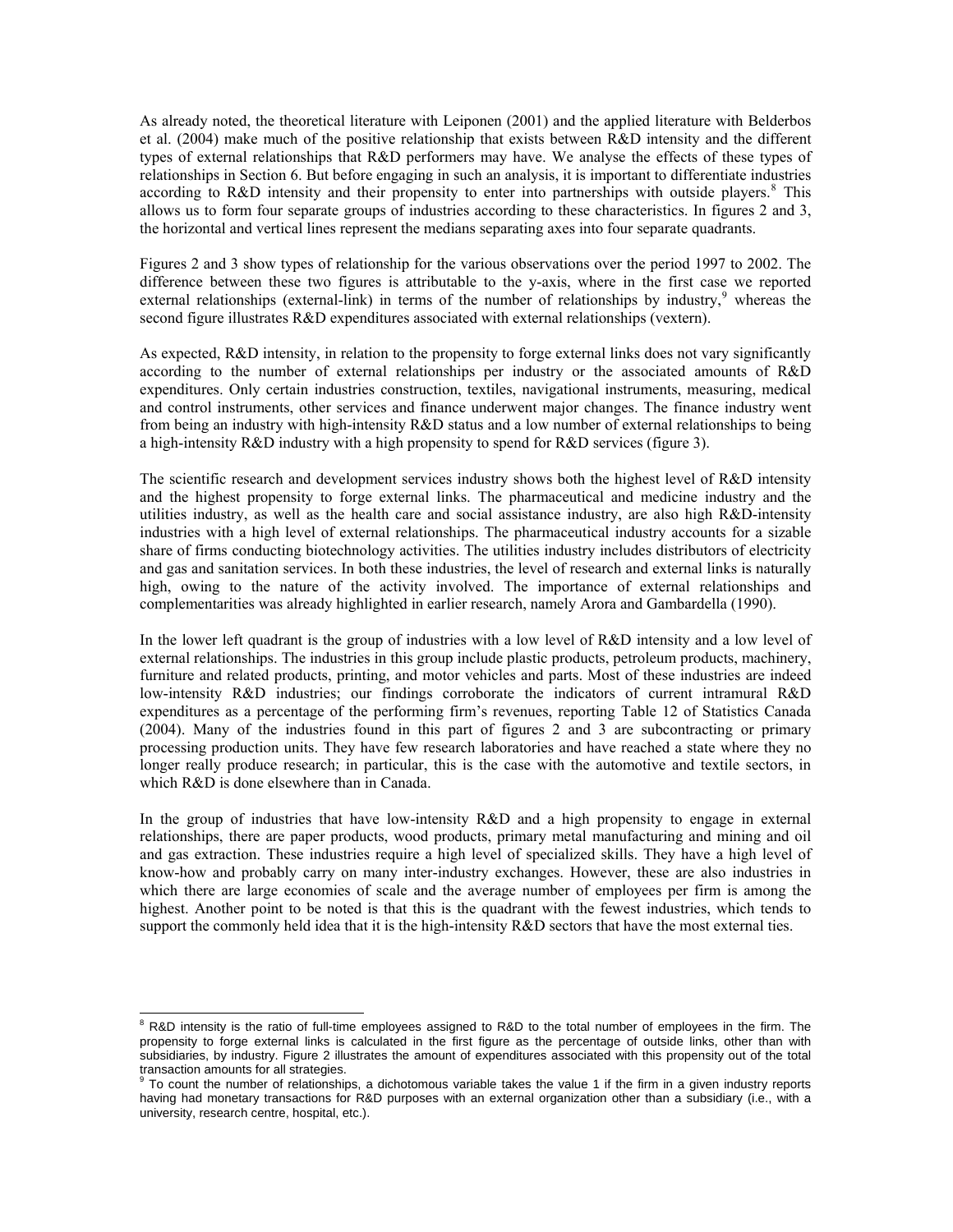Lastly, many industries fall into a central tendency zone, that is, near the centre of the median axes. This is notably the case with agriculture, forestry, fishing and hunting, communications equipment, semiconductors and other electronic components, wholesale trade, and aerospace products and parts.

Table 4 shows that the manufacturing sector does much more R&D intramurally than does the service sector.

Of all firms that receive federal grants a total of 4,081 firms perform and fund their own R&D for a total of \$10,243 million. While only 6.7% of all firms that perform R&D received federal grants, those firms account for 21% of total expenditures devoted to the "Perform own R&D" strategy, 20% of those devoted to the "Sell R&D services" strategy and 22% of those devoted to the "Buy R&D services" strategy. Thus the amount that grant-receiving firms spend on R&D is out of proportion with their numbers.

The group of industries with high-intensity R&D and a high level of external relationships spend the most on R&D, regardless of the strategy adopted.

Figure 4 shows that R&D activities are highly concentrated. Foreign-controlled firms account for only 4.6% of all performers but generate 32% of all R&D expenditures. Firms that receive federal grants account for only 6.4% of all performers, but they generate 21% of all R&D expenditures. The manufacturing and service sectors represent respectively 9.8% and 3.7% of performers but generate 66% and 30% of expenditures.

Table 5 illustrates how R&D performance strategies are defined. The amounts indicated in this table show the source and destination of R&D funding for firms performing R&D. Almost \$49 billion in funding was provided between 1997 and 2002 by firms performing R&D for themselves, as shown in the first column. This does not mean that those firms did not also have external funding, or that they did not pay to have R&D performed by other organizations.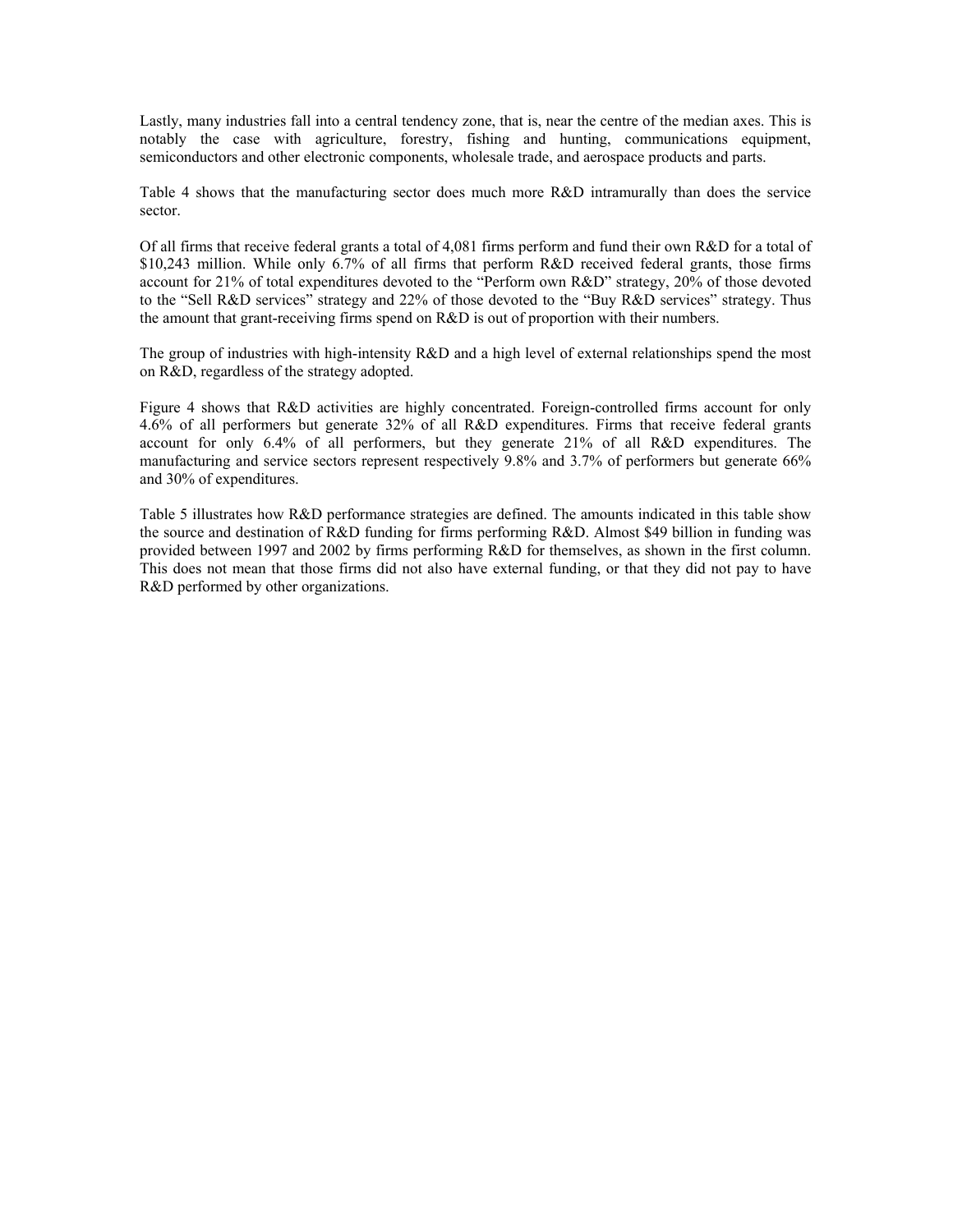#### **Table 4**

#### **Breakdown of the total amount expended by type of strategy for R&D purpose according to characteristics of the firm, for the period 1997 to 2002** (millions of dollars)

| Characteristics                                                                                    | Perform<br>own R&D                 | Sell R&D<br>services | Buy R&D<br>services | <b>Total</b>    |
|----------------------------------------------------------------------------------------------------|------------------------------------|----------------------|---------------------|-----------------|
| Canadian controlled firms                                                                          | 33,673                             | 12,239               | 7,029               | 52,941          |
| Foreign controlled firms                                                                           | 14,945                             | 6,525                | 3,999               | 25,469          |
| Less than 50 employees                                                                             | 7,278                              | 1,548                | 1,410               | 10,237          |
| Between 50 and 499 employees                                                                       | 13,230                             | 3,197                | 2,185               | 18,612          |
| More than 500 employees                                                                            | 28,110                             | 14,019               | 7,431               | 49,560          |
| Receive R&D grants from Federal Government                                                         | 10,243                             | 3,748                | 2,403               | 16,394          |
| Don't receive R&D grants from Federal Government                                                   | 38,374                             | 15,016               | 8 6 2 4             | 62,014          |
| Manufactures                                                                                       | 30,755                             | 13,956               | 7,098               | 51,809          |
| Services                                                                                           | 15,596                             | 4,503                | 3,252               | 23,351          |
| High level of R&D Intensity/High level of external link                                            | 19,971                             | 13,818               | 7 2 2 0             | 41,009          |
| High level of R&D Intensity/Weak level of external link                                            | 8,715                              | 1,587                | 891                 | 11,193          |
| Weak level of R&D Intensity/High level of external link                                            | 9,754                              | 1,490                | 1,071               | 12,315          |
| Weak level of R&D Intensity/Weak level of external link                                            | 10,159                             | 1,869                | 1,848               | 13,876          |
| Perform own R&D exclusively (current activity)<br>Sell R&D services exclusively (current activity) | 10,697<br>$\overline{\phantom{a}}$ | 1,811                | -                   | 10,697<br>1,811 |
| <b>Total expenditures by Strategy</b><br>Source: Statistics Canada, RDCI Survey                    | 48,618                             | 18,764               | 11,027              | 78,409          |

## **Figure 4 Percentage of firms and R&D expenditures for selected group of firms, for the period**







The second column shows the amount of payments associated with organizations that pay firms to do R&D. Nearly 80% of transaction amounts are from subsidiaries, with a large proportion from foreign subsidiaries. Nevertheless, government contracts account for 5% of payment sources. Government is the fourth-ranking partner for firms that perform R&D. Over the six-year period, Canadian firms provided \$863 million in R&D services to government. Thus, when a firm performs R&D, it does it mainly for its subsidiary or for another firm.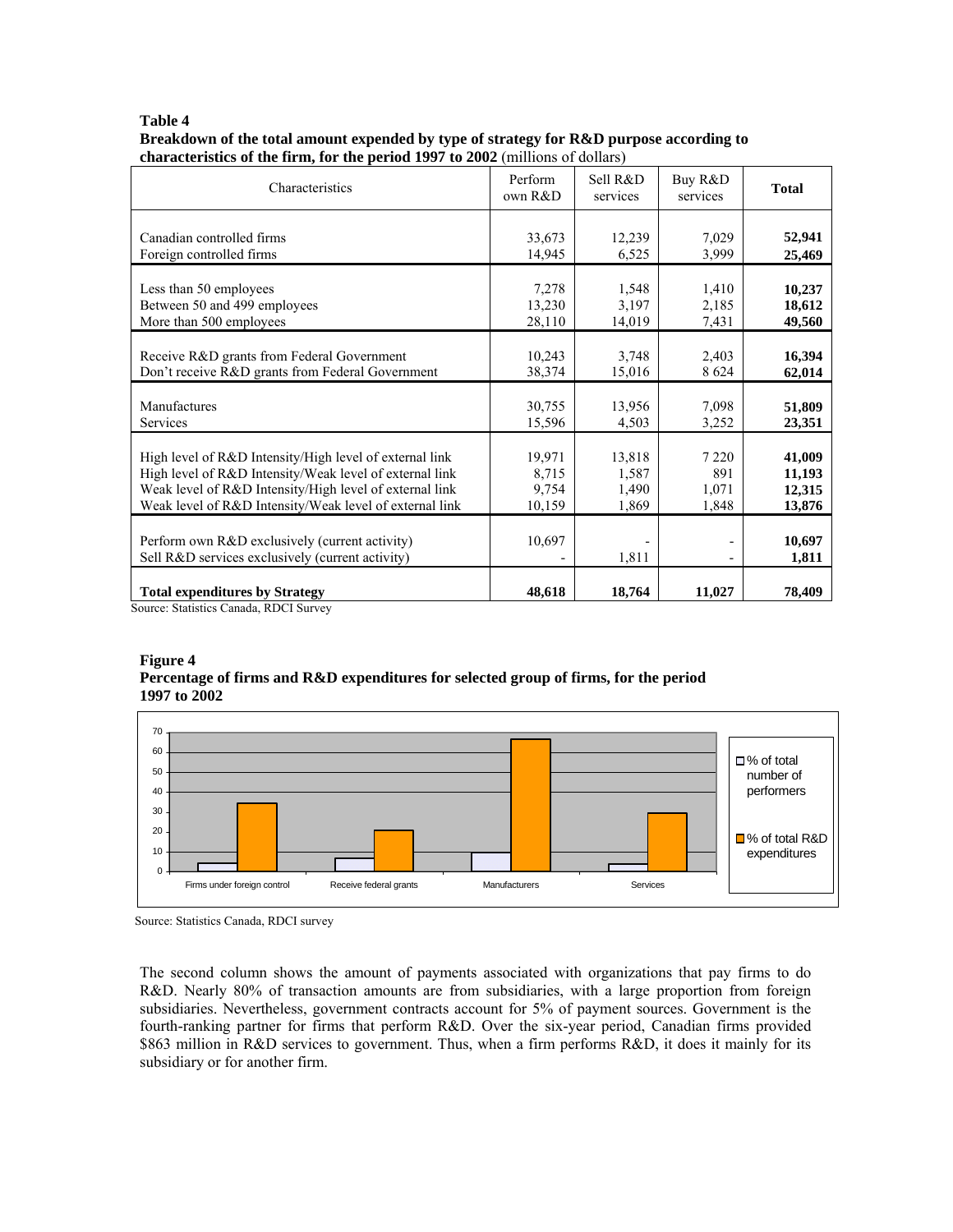The last column in table 5 shows organizations that are also partners to whom firms make payments for the performance of R&D. Once again, subsidiaries and firms account for the large majority of transactions. Universities (domestic and foreign) rank third in importance as partners of firms that have R&D done, with nearly \$865 million for performing R&D services. Of this amount, 12% goes to foreign universities. Hospitals outrank research institutes and associations in terms of amounts spent on research and development.

The reason why firms enter into R&D relationships with universities, and more generally with research institutes or the academic sphere, is not necessarily to obtain a product or innovation that can be commercialized. More often the main reason for entering into an agreement is either the long-term relationship or the prestige of the university, institute or researchers (Tether, 2002). This could also explain why partnerships with universities are so important. It should be kept in mind that our database covers all industries and all sizes of firms. For small firms, partnership with universities is often the only way to acquire necessary resources, as well as a way to access cutting-edge technology. This may also possibly explain why firms have more R&D performed by universities than they perform for universities.

Lastly, it is useful to note that small firms (those with fewer than 50 employees) account for the lions' share of R&D performers (see table 3). Small firms are more often involved in the early stages of development. This makes them less vulnerable to the problems arising from partnership in the later stages of development of a research project. For example, large firms that commercialize products resulting from R&D activity are more exposed than smaller firms to the problem of appropriation when they must cooperate with customers and suppliers, to say nothing of competitors (Veugelers and Cassiman, 2003). Consequently, the nature of projects in partnership with universities and research centres makes small firms less vulnerable to the issue of appropriation, which might explain the success of relationships between firms and universities, especially for small firms.

In all, inter-firm transactions and transactions between firms and their subsidiaries total more than \$24 billion, representing 81% of all external transactions (excluding intramural R&D amounts of almost \$49 billion). In other words, partnership outside affiliated firms accounts for 19% of all external transactions.

Thus, other than their spending with subsidiaries, firms mainly spent with other firms. R&D complementarities are primarily achieved through firm-to-firm relationships. However, this is a relatively risky type of relationship, since it also opens the door to competition. As indicated in Table 3, as firm size increases, so does the proportion of firms that have R&D performed by others. This may be explained by the fact that large firms have less to fear from competition from other firms with which they voluntarily do business, provided that they share only a limited portion of their knowledge.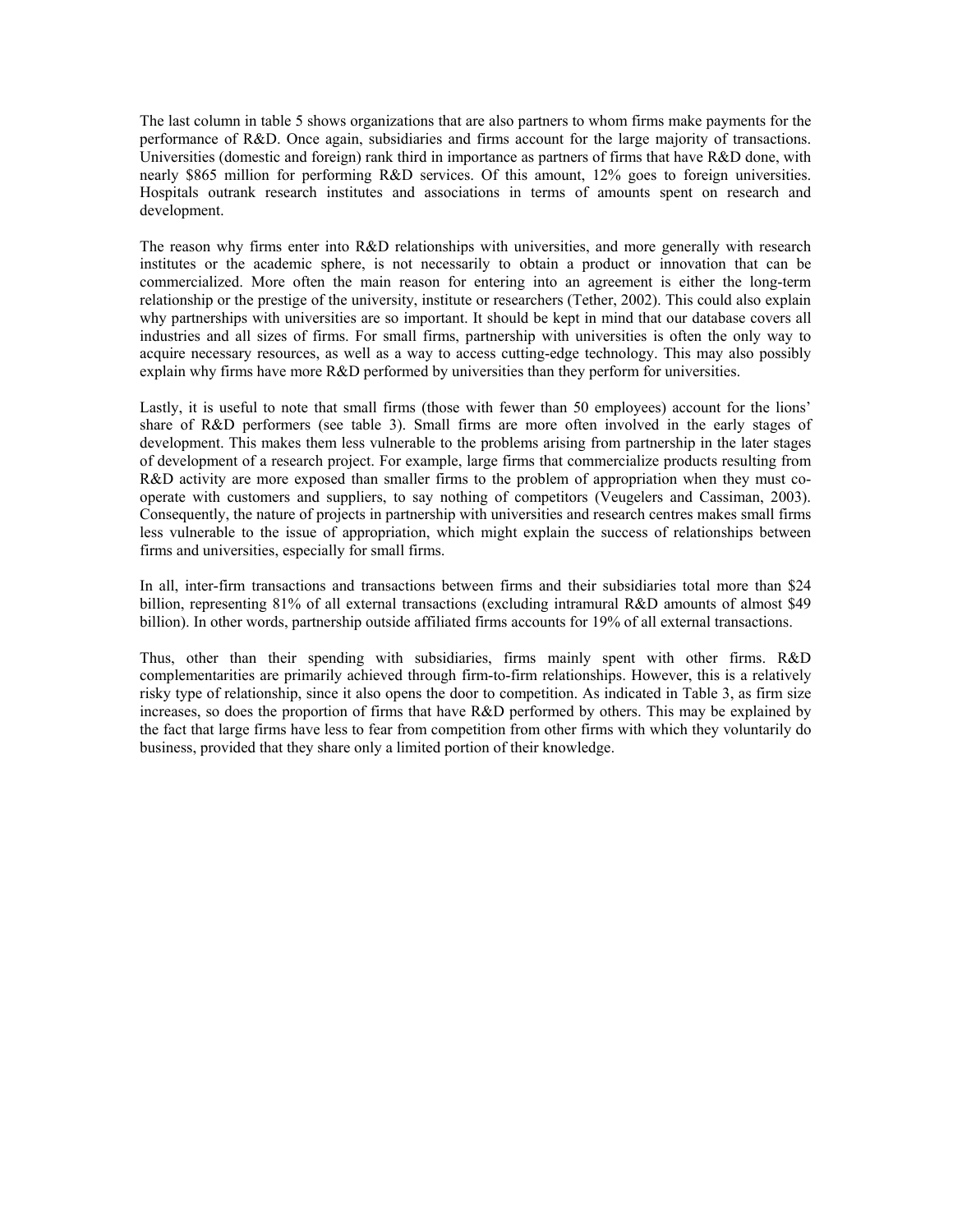#### **Table 5 Total R&D expenditures for each main strategy by sources and destinations of payments for R&D purpose, for the period 1997 to 2002** (millions of dollars)

| Organization at the source or destination of payments                                                                                                                                                                                                                                                                                                                                                     | Perform own<br>R&D | Sell R&D<br>services<br>(source)                                                                   | Buy R&D<br>services<br>(destination)                                                                                                                         |
|-----------------------------------------------------------------------------------------------------------------------------------------------------------------------------------------------------------------------------------------------------------------------------------------------------------------------------------------------------------------------------------------------------------|--------------------|----------------------------------------------------------------------------------------------------|--------------------------------------------------------------------------------------------------------------------------------------------------------------|
| Reporting unit $+ R & D$ grants from federal government<br>Parent or affiliated company<br>Parent or affiliated foreign company<br>Firms<br>Foreign firms<br>Government<br>Private non-profit organizations + Provincial research<br>organizations<br>Industrial research institutes or associations<br>Hospitals<br>Universities<br>Foreign universities<br>Other (government, educational institutions) | 48,618             | 1,832<br>(9.8)<br>13,130(70.0)<br>1.089<br>(5.8)<br>1,670<br>(8.9)<br>863<br>(4.6)<br>180<br>(0.9) | 1,832(16.6)<br>5,285 (47.9)<br>1.089<br>(9.9)<br>762<br>(6,9)<br>24<br>(0.2)<br>326<br>(2.9)<br>(4.7)<br>516<br>762<br>(6.9)<br>(0.9)<br>103<br>(3.0)<br>328 |
| <b>Total expenditures by strategy</b>                                                                                                                                                                                                                                                                                                                                                                     | 48,618             | 18,764                                                                                             | 11,027                                                                                                                                                       |

Brackets indicate the amount in percentage of the total by column.

Source: Statistics Canada, RDCI Survey

In the introduction and the section on motivations for entering into a partnership, we noted the importance of complementarities as one of the main factors motivating R&D performers to obtain outside resources. Intramural research is commonly considered a prerequisite for any external acquisition of or investment in R&D. Accordingly, a positive correlation between intramural and extramural R&D is to be expected. The literature offers ample evidence of the complementarity between intramural and extramural R&D, but in almost all cases that evidence is based on discrete values. Table 6 shows the complementarities in terms of amounts spent on R&D for the strategic options for R&D performance. The amounts indicate, assuming a given strategic option, how many dollars were spent on R&D for the other strategic options. For example, performers opting for the "Perform own R&D" strategy spent almost \$15 billion on the "Sell R&D services" strategy and \$9 billion on the "Buy R&D services" strategy.

#### **Table 6**

**R&D expenditures complementarities by different strategies' combinations, 1997 to 2002** (millions of dollars)

|                   | Perform own R&D | Sell R&D services | Buy R&D services |
|-------------------|-----------------|-------------------|------------------|
| Conditionally:    |                 |                   |                  |
| Perform own R&D   | 48.627          | 14,898            | 9,461            |
| Sell R&D services | 15,262          | 18,764            | 7,616            |
| Buy R&D services  | 35.927          | 1.562             | 11.027           |

Source: Statistics Canada, RDCI Survey

Thus, it may be seen that opting for the "Buy R&D services" strategy implies expenditures of nearly \$36 billion for perform own R&D. Performers that do R&D for other organizations have \$15 billion in intramural expenditures on R&D services. The most significant apparent complementarities are therefore between the "Buy R&D services" and the "Perform own R&D" strategies and between "Sell R&D services" and "Perform own R&D". This would indicate that there are indeed complementarities between internal and external strategies. Cassiman and Veugelers (2002) also pointed out that firms that adopt the in-house innovation strategy introduce far fewer innovative products and processes than firms that combine internal and external resources. Such a combination is the result of complementarities between internal and external R&D. This finding is consistent with the observations of Piga and Vivarelli (2003), for whom the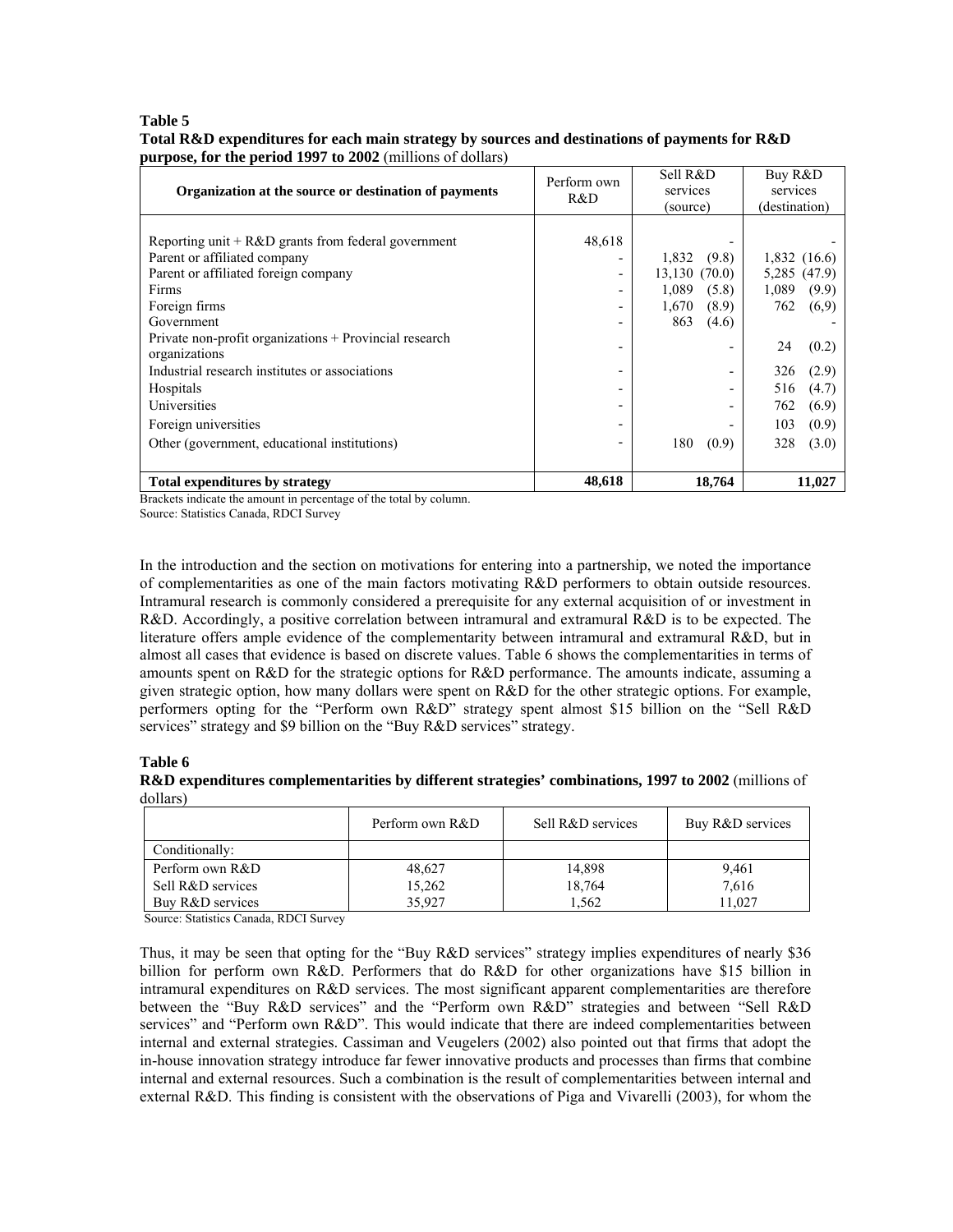decision to enter into an external R&D relationship depends on an earlier decision to conduct R&D activities.

Firms that opted for a "Sell R&D services" strategy performed only \$7.6 billion worth of R&D services in the form of purchases of R&D services. Firms that adopted a "Buy R&D services" strategy sold \$1.5 billion worth of such services.

#### **6. Multinomial analysis of R&D performance strategies**

A firm must choose from among several options regarding its organizational strategy. It can perform R&D for itself, perform it for other organizations, have it performed by other organizations or opt for a combination of these strategies.<sup>[10](#page-19-0)</sup> The following analysis illustrates how a firm makes simultaneous choices regarding the six mutually exclusive strategies available to it. Through this simultaneous decisionmaking (taking the alternative choices into account), the firm's decision to maximize its profits takes the various possible alternatives into consideration.

The assumptions associated with the multinomial logit model (MLM) are based on precisely this type of decision. This model is appropriate for estimating how the characteristics that influence the firm's decision affect the likelihood of opting for a given strategy.

The estimation of this type of model must nevertheless satisfy the assumption technically known as the *independence of irrelevant alternatives* (IIA). In the case of an MLM, this assumption reflects the fact that the relationship of two probabilities associated with two specific events is independent of other events. Appended are the results of Hausman tests that compare the estimated coefficients of a model based on the six strategy choices with estimates of a limited model that excludes one of the strategies.

#### **6.1 Variables**

Our database limits our choice of the independent variables that determine the firm's strategic decision regarding R&D performance. We can nevertheless control the firm's decision for the most common variables found in this type of study.

In accordance with the "Schumpeterian" approach, large firms traditionally have an advantage in terms of their ability to produce research and innovate (Veugelers and Cassiman, 1999; Breschi et al., 2000). However, the relationship between the size of the firm and its strategic choice on how to conduct R&D is not necessarily a linear function. It is therefore useful to verify the relationship that exists between the size of the firm in terms of the number of employees and the type of strategic decision made by it.

The motivations that lead foreign-controlled firms to do research in the host country for themselves, do it for others or have it done by other organizations depend on numerous factors: policies supporting R&D, the tax environment, etc. It is assumed that national firms and foreign-controlled firms take the same factors into consideration, but the weighting that they assign to these factors may differ. For example, foreigncontrolled firms may seek endowment complementarities in host countries. If this is the case, we should observe a difference in performance strategies for foreign-controlled firms. These firms should more often opt for "Sell R&D services" and "Buy R&D services" strategies. The descriptive analysis yielded some partial answers pointing in this direction. The task now is to determine the impact of this variable on the different strategies, controlling for the co-variation induced by the other independent variables. Country of control is a dichotomous variable that takes the value 1 when the country of control is Canada.

The study of Belderbos et al. (2004) showed that R&D intensity (R&D\_intensity) in terms of the number of employees assigned to R&D as a proportion of total employment varies according to the type of partner.

<span id="page-19-0"></span> $\overline{a}$  $10$  It should be kept in mind that firms that are categorized to the "Buy R&D services exclusively" strategy had only R&D capital expenditures and no current expenditures. We intentionally excluded these firms from our study, and therefore this strategy is not included in our analysis.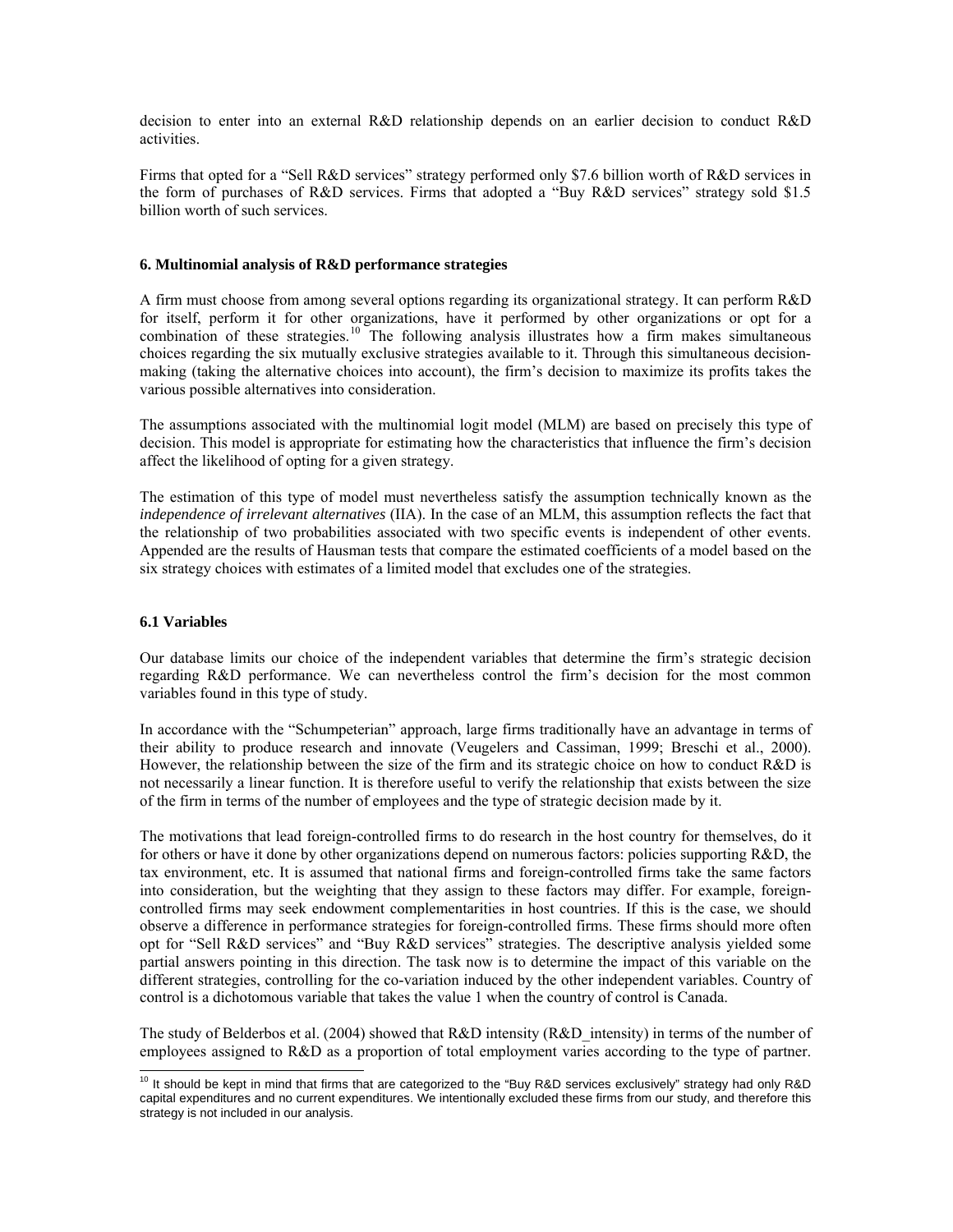R&D intensity has an impact on the way R&D is performed. Firms with high-intensity R&D have a higher level of knowledge appropriation and are therefore less concerned by the risk of sharing knowledge that comes with a partnership relationship. In such a situation, the firm might opt for a strategy of doing R&D for other organizations or doing it for itself. We will also introduce the square of intensity (R&D intensity)<sup>(2)</sup> in order to take the non-linearity of the relationship into account. Beyond a certain level of intensity, the firm's absorptive capacity declines as the effects of economies of scale diminish (Belderbos et al., 2004).

Finally, we will test the hypothesis that industries that have the characteristic of being both R&D-intensive and open to partnership have a higher propensity to produce research for other organizations.

#### **6.2 Results**

Tables 7 and 8 report the marginal effects of the independent variables on the probability of choosing one of the six research and development performance strategies. Coefficients indicate the impact on the probability of choosing one of these strategies compared to the other choices considered.

For each table, a different specification applies. In the first case (Table 7), independent variables include size, country of control, R&D intensity and sectoral differentiation. In the second case (Table 8), we replaced the variables R&D intensity and sectoral differentiation with four dichotomous variables that cover the different industry groups according to characteristics that reflect both R&D intensity and the level of openness to relationships with external partners (other than subsidiaries). These variables identify the quadrants in charts 2 and 3. For these two specifications, the reference strategy chosen is the "Perform own R&D" strategy.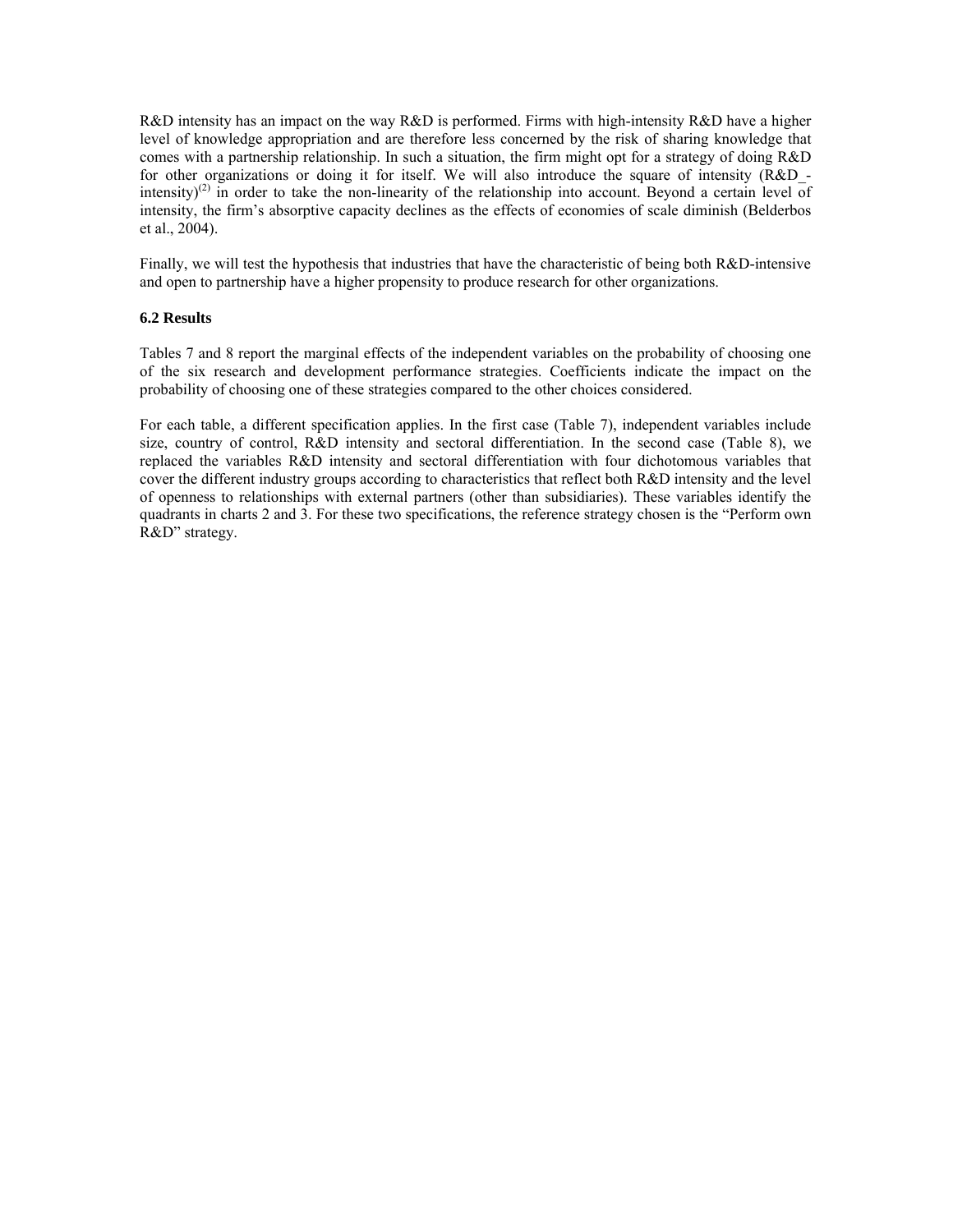**Table 7 (First specification) Logit multinomial model marginal impacts of various strategies compiled data for 1997 to 2002 period[11](#page-21-0)**

|                                     | Perform own<br>R&D             | Sell R&D<br>services                  | Perform own<br>R&D and Sell<br>R&D services | Perform own<br>R&D<br>and Buy R&D<br>services | Perform own<br>R&D, Sell and<br>Buy R&D<br>services | Sell and Buy<br>R&D services       |
|-------------------------------------|--------------------------------|---------------------------------------|---------------------------------------------|-----------------------------------------------|-----------------------------------------------------|------------------------------------|
| Log of the number<br>of employees   | $-0.043$ $(-24.44)$            | 0.002(9.36)                           | 0.007(17.67)                                | 0.019(11.15)                                  | 0.013(28.70)                                        | 0.002(6.60)                        |
| Country of control                  | $-0.003$ $(-0.35)$             | $-0.018$ $(-5.69)$                    | $-0.008$ $(-2.53)$                          | 0.078(7.37)                                   | $-0.023$ $(5.65)$                                   | $-0.026$ $(-6.19)$                 |
| R&D Intensity                       | $-0.435$ $(-16.02)$            | 0.044(11.75)                          | 0.103(15.59)                                | 0.042(1.58)                                   | 0.196(23.24)                                        | 0.050(11.13)                       |
| R&D Intensity<br>squared            | $0.223$ $(9.48)$               | $-0.025$ $(-7.76)$                    | $-0.070$ $(-11.74)$                         | 0.030(1.31)                                   | $-0.131(-17.11)$                                    | $-0.027$<br>$(-7.08)$              |
| Manufacture<br><b>Services</b>      | 0.070(8.12)<br>0.063<br>(7.27) | $-0.006$ $(-4.76)$<br>$-0.0006(0.49)$ | $-0.011$ $(-5.06)$<br>$-0.003$<br>$(-1.55)$ | $-0.035$ $(-3.99)$<br>$-0.057(-6.65)$         | $-0.012$ $(-4.12)$<br>$-0.003$<br>$(-1.00)$         | $-0.006$ $(-4.22)$<br>0.0001(0.10) |
| Probability to<br>choose a strategy | 42.70                          | 0.80                                  | 2.14                                        | 49.71                                         | 3.64                                                | 1.01                               |
| Number of<br>observations           | 60451                          |                                       |                                             |                                               |                                                     |                                    |
| Likelihood                          | $-61776.7$                     |                                       |                                             |                                               |                                                     |                                    |
| Pseudo R2                           | 0.0266                         |                                       |                                             |                                               |                                                     |                                    |

Between brackets significant at 5%

Source: Statistics Canada, RDCI Survey

The data show that the "Perform own R&D" and "Perform own R&D and Buy R&D services" strategies have the strongest probabilities of being chosen, regardless of how the multinomial model is specified.

Table 7 shows that while significant, the increase in firm size in terms of number of employees has a negligible impact on the choice of strategies for the performance of R&D. An increase in the number of employees increases the probability of opting for all strategies except the "Perform own R&D" strategy.

On the other hand, being a Canadian-controlled firm increases the chances of opting for the "Perform own R&D and Buy R&D services" strategy by 7.8% but reduces the chances of opting for the other strategies.

As expected, the effect of the level of R&D intensity on strategy choices is positive and concave, since the coefficients are positive for the terms that capture the linearity of the relationship and negative and significant for the quadratic terms, with the exception of the "Perform own R&D" strategy where the relationship is reversed. An increase in R&D personnel reduces the likelihood of choosing to do R&D for oneself but increases the likelihood of doing it for others. If the firm opts to do R&D for itself, then increasing its R&D personnel would result in increases of its marginal absorptive capacity. These results are consistent with the findings of Belderbos et al. (2004).

 $\overline{a}$ 

<span id="page-21-0"></span> $11$  Specification after elimination of firms reporting zero employees.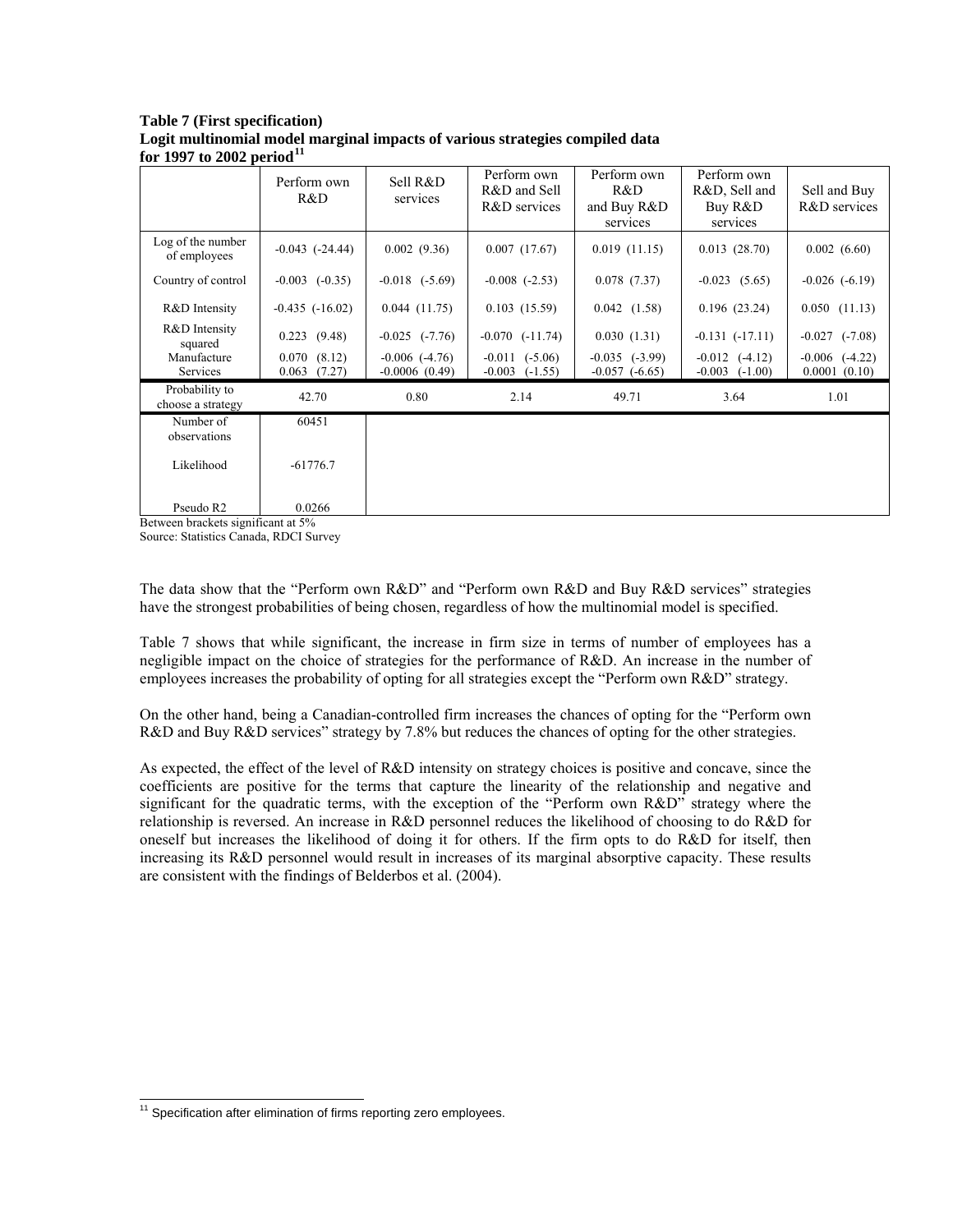## **Table 8 (second specification) Logit multinomial model marginal impacts of various strategies, compiled data for 1997 to 2002 period[12](#page-22-0)**

|                                                               | Perform own<br>R&D  | Sell R&D<br>services | Perform own<br>R&D and Sell<br>R&D services | Perform own<br>R&D<br>and Buy R&D<br>services | Perform own<br>R&D, Sell and<br>Buy R&D<br>services | Sell and Buy<br>R&D services |
|---------------------------------------------------------------|---------------------|----------------------|---------------------------------------------|-----------------------------------------------|-----------------------------------------------------|------------------------------|
| Log of the number of<br>employees                             | $-0.013$ $(-10.32)$ | $-0.0005(-2.18)$     | 0.003(7.97)                                 | 0.006(5.02)                                   | 0.006(14.28)                                        | $-0.001$ $(-5.86)$           |
| Country of control                                            | 0.0426(4.03)        | $-0.035$ $(-6.76)$   | $-0.014$ $(-3.77)$                          | 0.084(8.05)                                   | $-0.034$ $(-7.15)$                                  | $-0.044$ $(-7.23)$           |
| High level of R&D<br>Intensity/High level<br>of external link | $-0.097$ $(-19.60)$ | 0.012(8.61)          | 0.023(11.31)                                | $-0.004$ $(-0.73)$                            | 0.051(18.27)                                        | 0.015(9.32)                  |
| High level of R&D<br>Intensity/Weak level<br>of external link | $-0.060$ $(-8.89)$  | $-0.002$ $(-1.39)$   | $-0.007$ $(-3.75)$                          | 0.068(9.82)                                   | $-0.0008(-0.30)$                                    | 0.001(0.84)                  |
| Weak level of R&D<br>Intensity/High level<br>of external link | $0.003$ $(0.55)$    | 0.011(8.53)          | 0.008(5.13)                                 | $-0.034$ $(-6.82)$                            | 0.004(2.18)                                         | 0.008(5.45)                  |
| Probability to choose<br>a strategy                           | 42.58               | 0.97                 | 2.23                                        | 49.26                                         | 3.78                                                | 1.18                         |
| Number of<br>observation                                      | 60 451              |                      |                                             |                                               |                                                     |                              |
| Likelihood                                                    | $-62367.7$          |                      |                                             |                                               |                                                     |                              |
| Pseudo R2                                                     | 0.0173              |                      |                                             |                                               |                                                     |                              |

Between brackets significant at 5%

Source: Statistics Canada, RDCI Survey

Sectoral differentiation has only a slight impact on the firm's decision as to the strategy chosen.

The second specification (Table 8) reveals that all things being otherwise equal, industries that are highly R&D intensive and open to relationships with external partners other than subsidiaries reduce their probability of doing R&D for themselves but increase their probabilities for all alternative strategies. Thus, an increase in the number of firms that fit the characteristics of high R&D intensity industries and openness to external relationships would increase the likelihood of doing R&D by a combination of strategies rather than doing it intramurally. This finding suggests that an increase in certain industries such as the pharmaceutical industry could generate an increase in the use of strategies that involve exchanges of services for R&D purposes. As the results of our analysis show, having a high level of both R&D intensity and openness to external relationships yields a 5.1% increase in the chances of doing R&D by combining the three main performance strategies, namely "Perform own R&D" "Sell R&D services" and "Buy R&D services"

As in the first specification, being a Canadian-controlled firm increases the chances of opting for the "Perform own R&D and buy R&D services" strategy but also the internal strategy that consists in doing R&D exclusively for oneself. In both cases, the impact is sizable and significant. Thus, being a Canadiancontrolled firm increases the chances of opting for the strategy of doing R&D for oneself by 4.3%. These results confirm the descriptive analysis, which showed us that proportionally more foreign-controlled firms do R&D for other organizations, while Canadian-controlled firms tend to do their R&D themselves or have

 $\overline{a}$ 

<span id="page-22-0"></span><sup>&</sup>lt;sup>12</sup> Specification after elimination of firms reporting zero employees.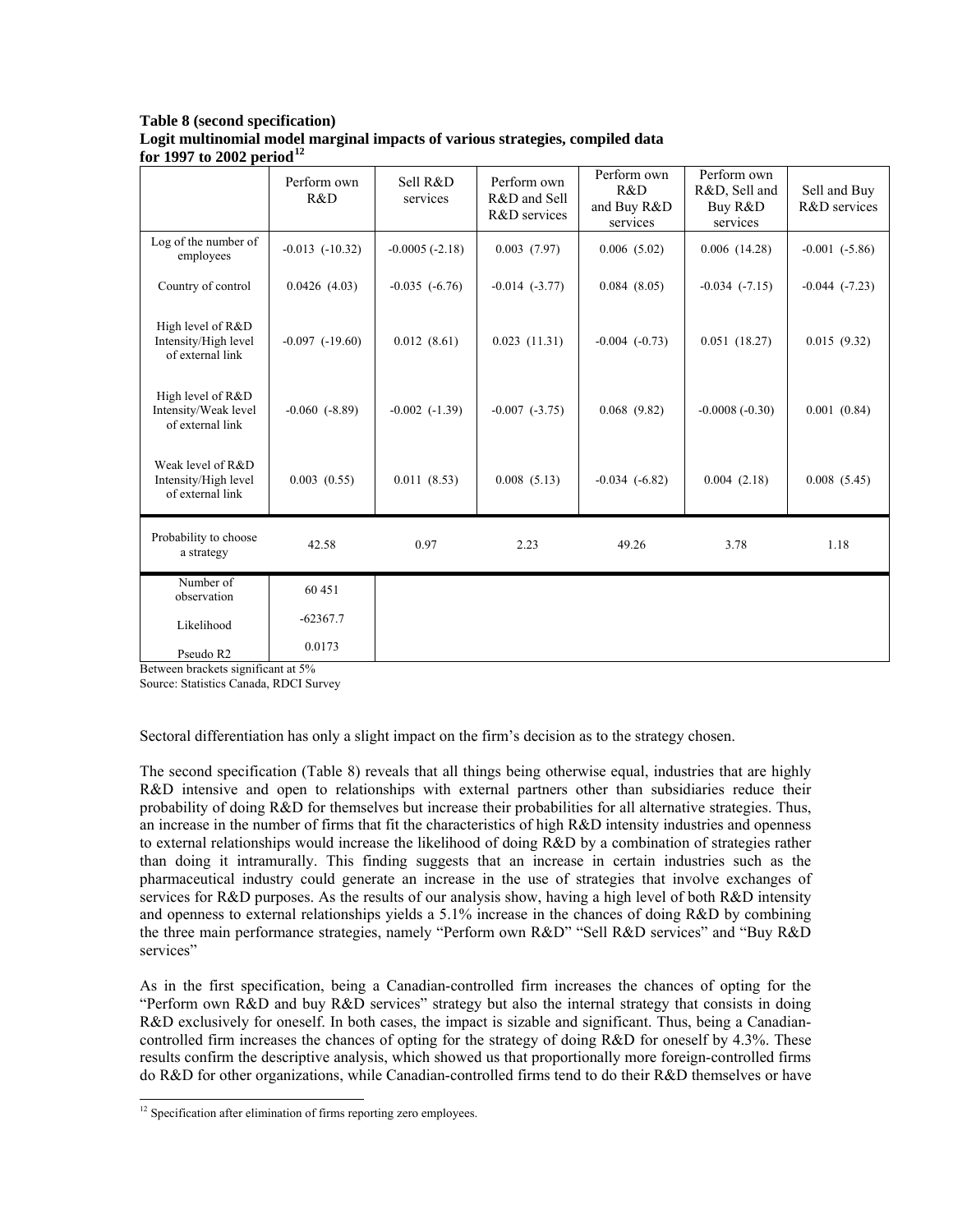other organizations do it. However, it should be kept in mind that in terms of amounts, the relationship is reversed: Canadian firms spend more to do R&D for other organizations and foreign-controlled firms spend relatively more to have R&D done by other organizations; (see Table 4).

#### **7. Conclusion**

This study expands our thinking on the choice of R&D performance modes. In previous studies, firms' strategic choices regarding R&D performance are essentially binary: either the firm has R&D performed in-house or it obtains R&D services through an external partnership. Drawing on data from the R&D survey conducted by Statistics Canada, we have expanded this concept of performance mode. We have shown that the R&D performer can do R&D for its own purposes or have it done by other organizations, or it may also do it for other organizations.

We presented these different R&D performance modes in the form of different relationships with external partners but also with subsidiaries. For this purpose, the intensity of the relationship was quantified in monetary terms and not by merely counting the firms involved, as is more often done in the empirical literature.

The study showed that 62% of R&D expenditures are of internal origin and 38% are of external origin. More specifically, 24% of all transaction amounts for R&D purposes are for R&D performed by firms for other organizations. The R&D that Canadian firms have others perform for them accounts for 14% of all transaction amounts for R&D purposes. The more in-depth examination also revealed that of the percentage of transaction amounts spent on external strategies, 81% was spent in relations between firms and their subsidiaries. Consequently, the use of external partnerships other than with subsidiaries covers only 19% of R&D transaction amounts for the sale or purchase of R&D services.

Forty-two percent of firms performing R&D produce research internally only, with no partnership relationship. These firms that do only in-house R&D spent \$10.7 billion on R&D, representing 13% of total expenditures recorded in transactions for the various R&D strategies. Essentially, partnerships with other firms and between firms and their subsidiaries explain most of the amounts transacted for R&D purposes, that is, more than \$22 billion out of the \$30 billion in transactions for all strategies other than "Perform own R&D" over the period 1997 to 2002. Governments account for 5% of payment sources for firms that do R&D for other organizations. Universities too are a relatively important external organization. Nearly 8% of all amounts spent on R&D performed by other organizations come from universities, and 5% from hospitals. Other organizations such as private non-profit organizations and provincial research centres contribute to a very small extent to the amounts exchanged for R&D. We have shown that the manufacturing sector relatively does R&D for other organizations and that the service sector has R&D done by other organizations.

Consistent with hypotheses found in the literature, entering into external R&D relationships requires a preexisting absorptive capacity. In other words, to opt for a "Sell R&D services" or "Buy R&D services" strategy requires a degree of complementarity with the strategy that consists in doing R&D for oneself.

Finally, multivariate analysis identified the determinants of each strategy. This analysis revealed that firm size is a factor that has little impact on the choice of a strategy. Another interesting highlight revealed by this analysis is that belonging to a Canadian-controlled firm increases the chances of doing R&D exclusively in-house. Thus, foreign-controlled firms are more likely to carry out R&D activities in the form of a partnership. Lastly, we showed that R&D intensity and the degree of openness to external partnership relationships (other than with subsidiaries) at the industry level are variables with differing effects on the choice of strategy.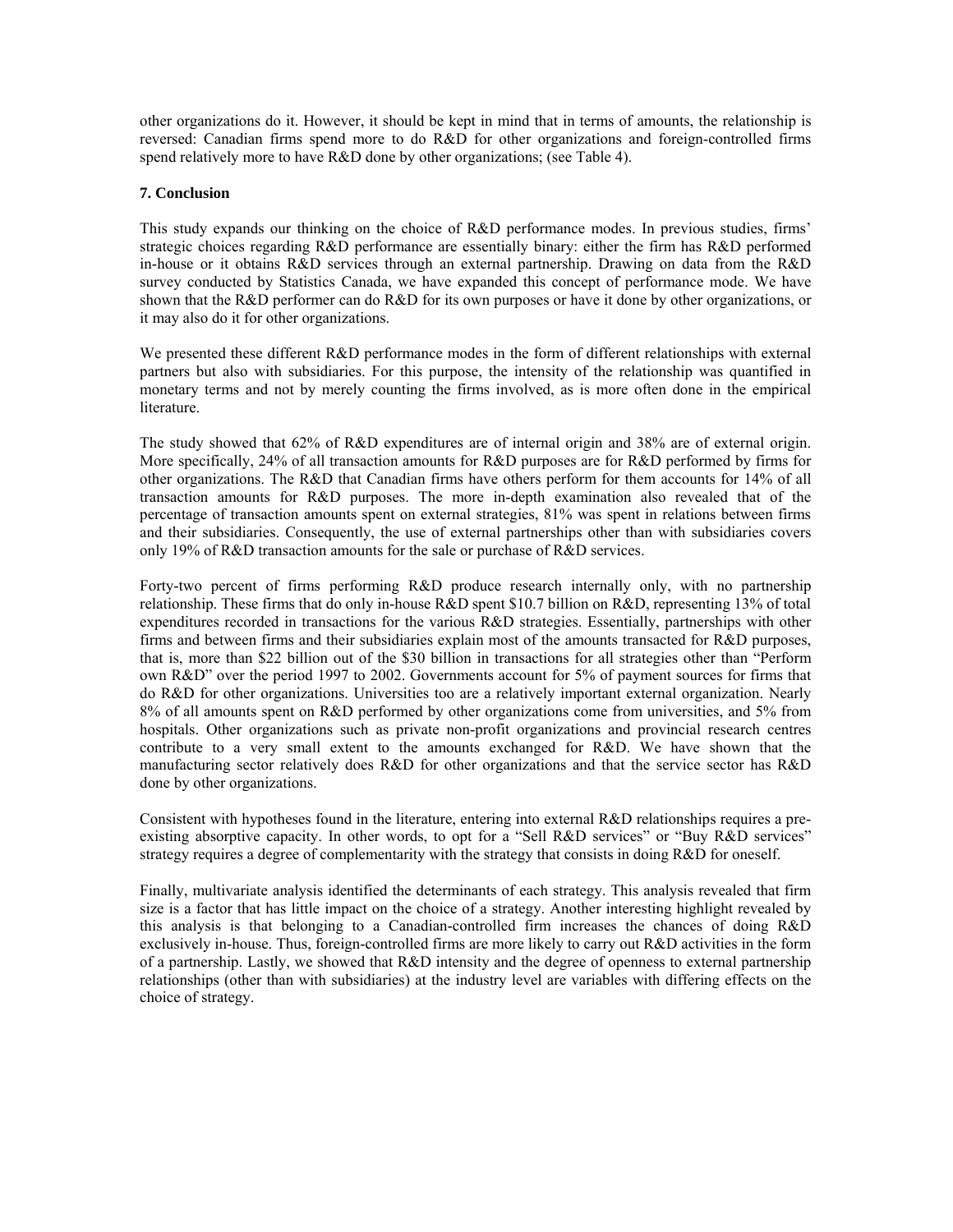#### **References**

Anderson, F., McNiven, C., Rose, A., (2002). An Analysis of Patterns of Collaboration in Canadian Manufacturing and Biotechnology Firms: In Networks, Alliances and Partnerships in the Innovation Process. Edited by John de la Mothe and Albert N. Link. Kluwer Academic Publishers 28, 47-66.

Arrow, K. (1962). Economic welfare and the allocation of resources for invention. In R. Nelson (Ed). The Rate and Direction of Inventive Activity. *Princeton University Press, Princeton, NJ, 609-626.*

Arundel, A., Bordoy, C. (2002). In-House versus Ex-House: The Sourcing of Knowledge for Innovation. Networks, Alliances and Partnerships in the Innovation Process. Edited by John de la Mothe and Albert N. Link. Kluwer Academic Publishers 28, 67-87.

Arora, A., Gambardella, A. (1990). Complementarity and external linkages: the strategies of large firms in biotechnology. *Journal of Industrial Economics 38, 361-379.*

Bayona, C., Garcia-Marco, T., Huarta, E. (2001). Firms' motivations for cooperative R&D: an analysis of Spanish firms. *Research Policy 30, 1289-1307.* 

Belderbos, R., Carree, M., A., Diederen, B., Lokshin, B., Veugelers, R., (2004). Heterogeneity in R&D cooperation strategies. *International Journal of Industrial Organization 22, 1237-1263.* 

Bönte, W., Keilbach, M. (2005). Concubinage or marriage? Informal and formal cooperations for innovation. *International Journal of Industrial Organization 23, 279-302.* 

Breschi, S., Malerba, F., Orsenigo, L. (2000). Technological Regimes and Schumpeterien Patterns of Innovation. *Economic Journal 110, 388-410.* 

Cassiman, B., Perez-Castrillo, D., and Veugelers, R. (2002). Endogenizing know-how flows through the nature of R&D investments. *International Journal of Industrial Organisation, 20, 775-799.* 

Cohen, W.M., Levinthal, D.A. (1990*).* Absorptive capacity: a new perspective on learning and innovation. *Administrative Science Quarterly 35,128-152.* 

Davy, I. (2004). Le paradoxe de la compétitivité en Europe: quel rôle pour les alliances technologiques? *Une application à l'industrie européenne des semi-conducteurs.* Ed. L'Harmattan, Paris.

Fritsch, M., Lukas, R. (2001). Who cooperates on R&D? *Research Policy 30, 297-312.* 

Harrigan, K. R. (1985). Strategies for Intrafirm Transfers and outside Sourcing. *The Academy of Management Journal 28, 914-925.* 

Hagedoorn, J., Link, A., Vonortas, N. (2000). Research partnerships*. Research Policy 29, 567-586.* 

Hagedoorn, J., Kranenburg, H.V. (2003). Growth patterns in R&D partnerships: an exploratory statistical study. *International Journal of Industrial Organization 21, 517-531.* 

Kamien, M.I., Zang, I. (2000). Meet Me Halfway: Research Joint Venture and Absorptive Capacity. *International Journal of Industrial Organization 18, 995-1012.* 

Kleinknecht, A., Reijnen, J. (1992). Why do firms cooperate on R&D? An empirical study. *Research Policy 21, 347-360.* 

Leiblein, M.J., Reuer, J.J and Dalsace, F. (2002). Do make and buy decisions matter? The influence of organizational governance on technological performance. *Strategic Management Journal 23, 817-833.*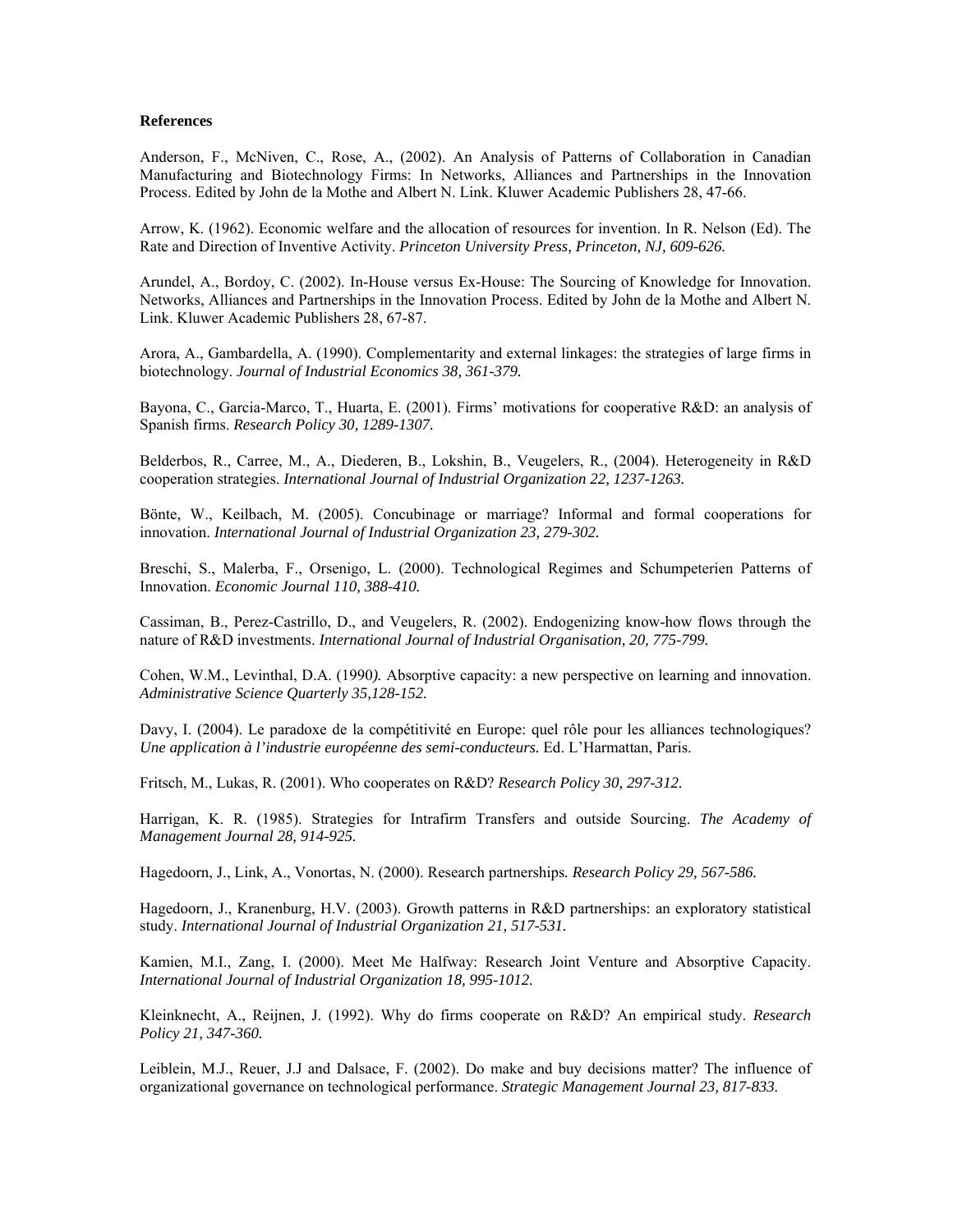Leiponen, A., (2001). Why do firms not collaborate? The role of competencies and technological regime. In: Kleinknecht, A., Mohnen, P. (Eds), Innovation and Firm Performance: Econometric Exploration of Survey Data. Palgrave, 253-277.

Mahoney, J., (1992). The Choice of Organizational Form: Vertical Financial Ownership versus Other Methods of Vertical Integration. *Strategic Management Journal 13, 559-584.* 

Miotti, L., Sachwald, F. (2003). Co-operative R&D: Why and with whom? An integrated framework of analysis. *Research Policy 32, 1481-1499.* 

Narula, R. (2001). Choosing between internal and non-internal R&D activities: some technological and economic factors*. Technology Analysis & Strategic Management Journal 19, 1063-1077.* 

OECD, (2002). Frascati Manual. Proposed Standard Practice for Surveys on Research and Experimental Development.

Piga, C. A., Vivarelli, M. (2003). Internal and External R&D: a Simple Selection Approach. Discussion Papers N.0504, on Entrepreneurship, Growth and Public Policy.

Radnor, M. (1991). Technology acquisition strategies and processes: a reconsideration of the make versus buy decision. *Journal of Technology Management, 113-135.* 

Rose, A., (1994). Strategic R&D Alliances. Statistics Canada*, In: Services Indicators, Catalogue No. 63- 016, Vol.1 (3), Ottawa* 

Sakakibara, M. (1997). Heterogeneity of Firm Capabilities and Cooperative Research and Development: An Empirical Examination of Motives. *Strategic Management Journal 18, 143-164.* 

Statistics Canada (2004). *Industrial Research and development, 2003.* Statistics Canada, Science, Innovation and Electronic Information Division, Catalogue No. 88-202- XIE, Ottawa.

Tether, B. S. (2002). Who co-operates for innovation, and why. An empirical analysis. *Research Policy 31, 947-967.* 

Veugelers, R. (1997). Internal R&D expenditures and External Technology Sourcing. *Research Policy 26, 303-316.* 

Veugelers, R., Cassiman, B. (1999). Make and buy in innovation strategies: Evidence from Belgian manufacturing firms*. Research Policy 28, 63-80.* 

Veugelers, R., Cassiman, B. (2003). R&D Cooperation between Firms and Universities, Some empirical evidence from Belgian manufacturing*. CEPR Discussion Paper No.2157.*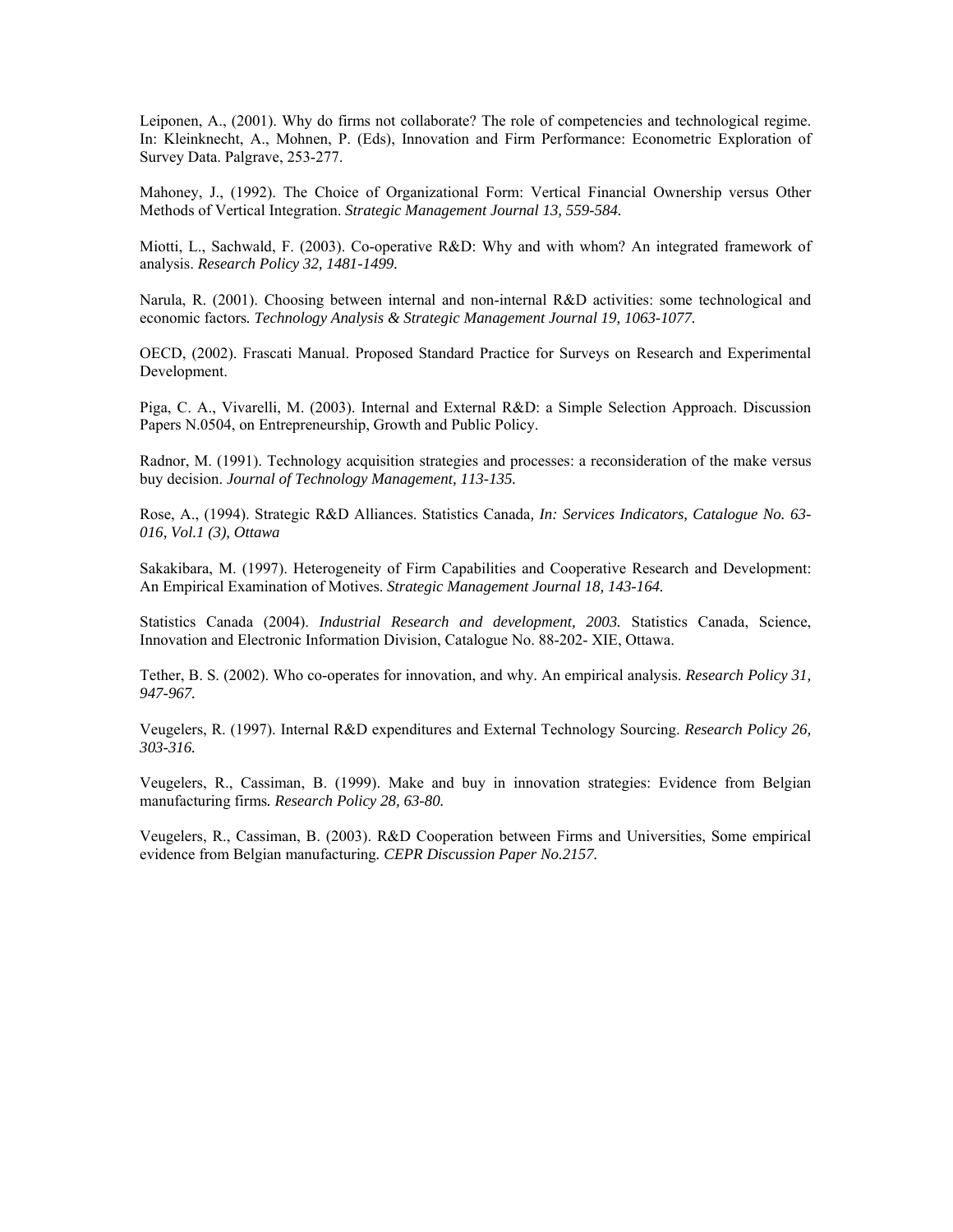## **Appendix A. Definitions**

**(1) Perform own R&D:** R&D intramural work performed or funded within the reporting unit (including Federal grants).

**(2) Sell R&D services:** R&D performed by the reporting unit but funded by other organizations (including Parent, affiliated and subsidiary companies) where the results are transmitted to funds' purveyor.

**(3) Buy R&D services:** R&D work performed by other organizations (including parent, affiliated and subsidiary companies) and paid by the reporting unit.

## **Appendix B. Tests for validity of Independence from Irrelevant Alternatives (IIA) - Hausman-Type test**

| <b>Omitted Strategy</b>                    | chi2(28) | Prob>chi2 | Ho                     |
|--------------------------------------------|----------|-----------|------------------------|
| Sell R&D Services                          | 36.45    | 0.1059    | Not reject             |
| Perform own R&D and Sell R&D services      | 14.98    | 0.9696    | Not reject             |
| Perform own R&D and Buy R&D services       | $-2.35$  |           | Statistics not defined |
| Perform own R&D, Sell and Buy R&D services | 25.78    | 0.5308    | Not reject             |
| Sell and Buy R&D services                  | 27.55    | 0.4883    | Not reject             |

#### **Table 9 Hausman-type test (IIA) for model 1**

#### **Table 10 Hausman-type test (IIA) for model 2**

| <b>Omitted Strategy</b>                    | chi2(28)  | Prob>chi2                | Ho                     |
|--------------------------------------------|-----------|--------------------------|------------------------|
| Sell R&D Services                          | $-114.40$ |                          | Statistics not defined |
| Perform own R&D and Sell R&D services      | $-6.67$   | $\overline{\phantom{0}}$ | Statistics not defined |
| Perform own R&D and Buy R&D services       | 16.18     | 0.8815                   | Not reject             |
| Perform own R&D, Sell and Buy R&D services | 41.62     | 0.0142                   | Not reject             |
| Sell and Buy R&D services                  | 55.89     | 0.0002                   | Not reject             |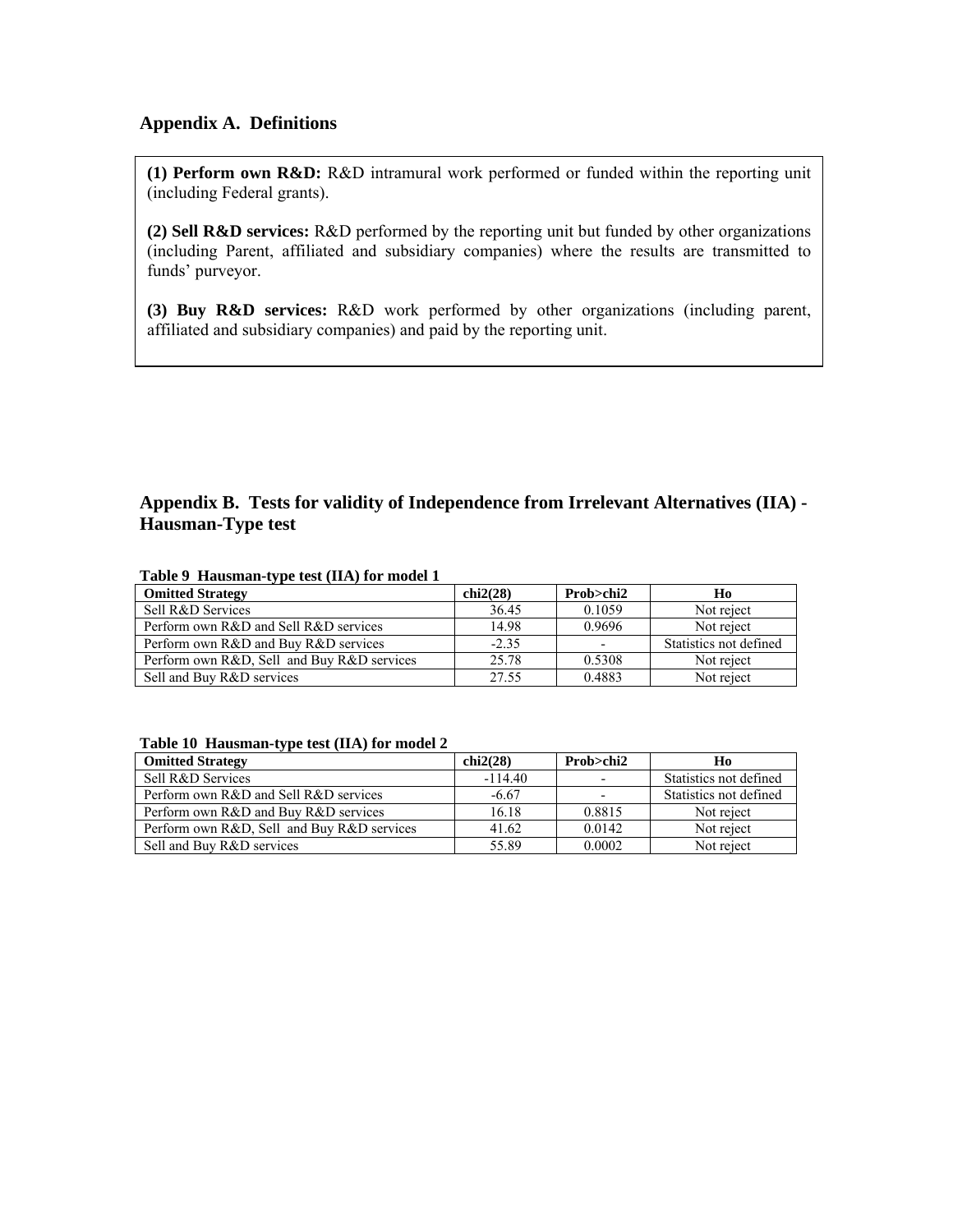# **Appendix C. Table of simple correlations (N=60451)**

|                                                                | Log of the<br>number of<br>employees | Country<br>of control | R&D<br>Intensity | Manufacturing | Services  | High level<br>of R&D<br>Intensity/H<br>igh level of<br>external<br>link | Weak level<br>of R&D<br>Intensity/<br>High level<br>of external<br>link | High level<br>of R&D<br>Intensity/<br>Weak level<br>of external<br>link | Weak level<br>of R&D<br>Intensity/<br>Weak level<br>of external<br>link |
|----------------------------------------------------------------|--------------------------------------|-----------------------|------------------|---------------|-----------|-------------------------------------------------------------------------|-------------------------------------------------------------------------|-------------------------------------------------------------------------|-------------------------------------------------------------------------|
| Log of the number of<br>employees                              | 1.0000                               |                       |                  |               |           |                                                                         |                                                                         |                                                                         |                                                                         |
| Country of control                                             | $-0.3280$                            | 1.0000                |                  |               |           |                                                                         |                                                                         |                                                                         |                                                                         |
| R&D Intensity                                                  | $-0.6294$                            | 0.0986                | 1.0000           |               |           |                                                                         |                                                                         |                                                                         |                                                                         |
| Manufacturing                                                  | 0.2716                               | $-0.0884$             | $-0.2757$        | 1.0000        |           |                                                                         |                                                                         |                                                                         |                                                                         |
| Services                                                       | $-0.2579$                            | 0.0869                | 0.2900           | $-0.8776$     | 1.0000    |                                                                         |                                                                         |                                                                         |                                                                         |
| High level of R&D<br>Intensity/High level<br>of external link  | $-0.1157$                            | 0.0229                | 0.1787           | $-0.2055$     | 0.2527    | 1.0000                                                                  |                                                                         |                                                                         |                                                                         |
| Weak level of R&D<br>Intensity/High level<br>of external link  | 0.1781                               | $-0.0868$             | $-0.1351$        | 0.3207        | $-0.3389$ | $-0.1904$                                                               | 1.0000                                                                  |                                                                         |                                                                         |
| High level of R&D<br>Intensity/Weak level<br>of external link  | $-0.1429$                            | 0.0745                | 0.1870           | $-0.4935$     | 0.5711    | $-0.2428$                                                               | $-0.2142$                                                               | 1.0000                                                                  |                                                                         |
| Weak level of R&D<br>Intensity/ Weak level<br>of external link | 0.1171                               | $-0.0332$             | $-0.2306$        | 0.4361        | $-0.4412$ | $-0.4290$                                                               | $-0.2759$                                                               | $-0.4826$                                                               | 1.0000                                                                  |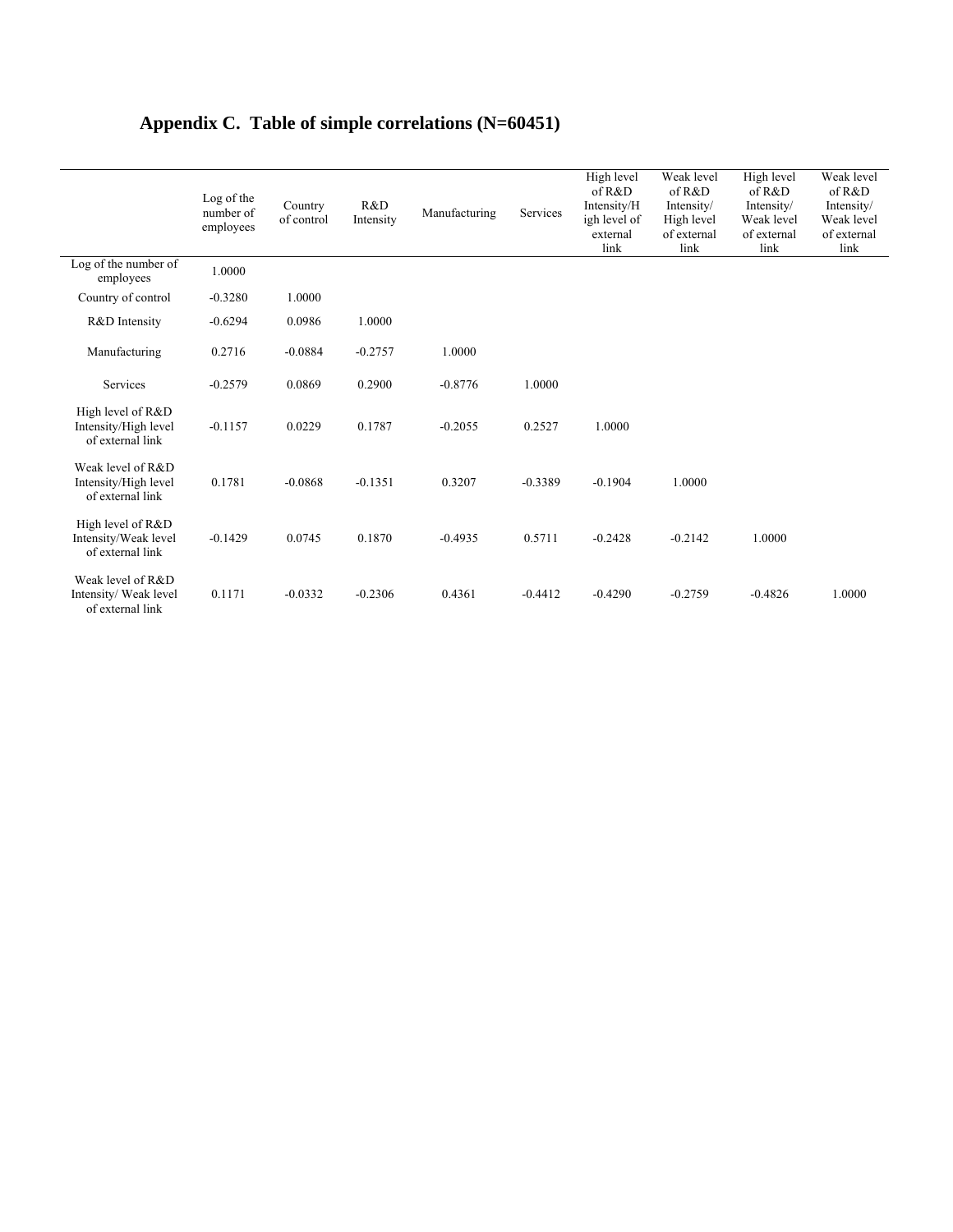|                                                                | Number of<br>observations<br>$(\%$ of total) | Annual rate of growth (1997-2002)<br>For R&D expenditures |                 |                   |
|----------------------------------------------------------------|----------------------------------------------|-----------------------------------------------------------|-----------------|-------------------|
| Industrial classification RDCI                                 |                                              | Do for<br>oneself                                         | Do for others   | Have others<br>do |
| Agriculture, forestry, fishing and hunting                     | 1623 (2.68)                                  | $++ +$                                                    | $++$            | $++$              |
| Mining and oil and gas extraction                              | 622(1.02)                                    | $\overline{a}$                                            | $++ +$          |                   |
| Utilities                                                      | 289 (0.48)                                   |                                                           | $++++$          | $++++ +$          |
| Construction                                                   | 1422 (2.34)                                  | $\overline{a}$                                            | $+ + + +$       | $+++++$           |
| Food, beverage and tobacco                                     | 1779 (2.93)                                  |                                                           |                 | $^{+}$            |
| Textiles                                                       | 735 (1.21)                                   | $++ +$                                                    |                 | $ -$              |
| Wood products                                                  | 858 (1.42)                                   |                                                           | $+++++$         |                   |
| Paper Products                                                 | 585 (0.96)                                   | $+++++$                                                   | $\overline{a}$  |                   |
| Printing                                                       | 433 (0.71)                                   | $++++$                                                    | - - - -         |                   |
| Pharmaceutical and medicine                                    | 543 (0.89)                                   | $++++$                                                    | $++++$          |                   |
| Other chemicals                                                | 1856 (3.06)                                  | $+ +$                                                     | $++ +$          |                   |
| Petroleum and coal products, plastic products, rubber products | 2008 (3.31)                                  |                                                           | $^{+}$          |                   |
| Non-metallic mineral products                                  | 661 (1.09)                                   | - - -                                                     | - - - -         |                   |
| Primary metal (ferrous)                                        | 583 (0.96)                                   | $+++$                                                     |                 |                   |
| Primary metal (non-ferrous), and Fabricated metal products     | 2993 (4.94)                                  | $++ +$                                                    |                 |                   |
| Machinery                                                      | 4971 (8.20)                                  | $++ +$                                                    | $+ +$           |                   |
| Computer and peripheral equipment                              | 597 (0.98)                                   | $++ +$                                                    | - -             |                   |
| Communications equipment                                       | 731 (1.21)                                   | $++++$                                                    |                 |                   |
| Semiconductor and other electronic components                  | 803 (1.32)                                   | $++++$                                                    | $+++++$         | $++ +$            |
| Navigational, measuring, medical and control instruments       | 1554 (2.56)                                  | $++ +$                                                    | $++++$          | $+++$             |
| Other computer and electronic products                         | 221 (0.36)                                   |                                                           | - - - -         |                   |
| Electrical equipment, appliance and components                 | 1180 (1.94)                                  | $++ +$                                                    |                 | $++ +$            |
| Motor vehicles and parts                                       | 935 (1.54)                                   | $++++$                                                    |                 |                   |
| Aerospace products and parts                                   | 375 (0.62)                                   | $\overline{\phantom{a}}$                                  | - - -           | $+ + +$           |
| All other transportation equipment                             | 327 (0.54)                                   | $^{+}$                                                    | - - - -         |                   |
| Furniture and related products                                 | 608 (1.00)                                   | $++++$                                                    | $++++$          |                   |
| Other manufacturing industries                                 | 1974 (3.26)                                  | $+$                                                       | - - - -         | $^{+}$            |
| Wholesale trade                                                | 4736 (7.81)                                  | $ -$                                                      | $++++$          |                   |
| Retail trade                                                   | 1019 (1.68)                                  | $ -$                                                      | $+ + + +$       |                   |
| Transportation and Warehousing                                 | 343 (0.57)                                   | $++++$                                                    | - - - -         |                   |
| Information and Cultural Industries                            | 2058 (3.39)                                  | $++++$                                                    | $\! + \!\!\!\!$ | $+++++$           |
| Finance, insurance and real estate                             | 743 (1.22)                                   | $\! + \!\!\!\!$                                           | $+++++$         | $+++++$           |
| Architectural, engineering and related services                | 3861 (6.37)                                  | $++ +$                                                    |                 |                   |
| Computer system design and related services                    | 8192 (13.52)                                 | $++++$                                                    | $++++$          | $++ +$            |
| Management, scientific and technical consulting services       | 1594 (2.63)                                  | $++++$                                                    | $++++$          |                   |
| Scientific research and development services                   | 2590 (4.27)                                  | $+ + + +$                                                 | $+ + + +$       | $++ +$            |
| Health care and social assistance                              | 516 (0.85)                                   | $++++$                                                    | $++ +$          | $+ +$             |
| All other services                                             | 3659 (6.04)                                  | $+$                                                       | - - -           | $- -$             |

# **Appendix D. Annual growth of R&D expenditures by industry**

Source: Statistics Canada, RDCI Survey

| $0 \le$ growth < 3 %      | $^+$      | $0 \leq$ decrease < -3 %          | ۰.        |
|---------------------------|-----------|-----------------------------------|-----------|
| $3 \le$ growth < 5 %      | $++$      | $-3 \leq$ decrease $\leq$ -5 $\%$ | $ -$      |
| $5 \le$ growth $\le$ 10 % | $++ +$    | $-5 \leq$ decrease $\leq$ -10 %   | $- - -$   |
| growth $\geq 10\%$        | $+ + + +$ | decrease $\ge$ -10 %              | $- - - -$ |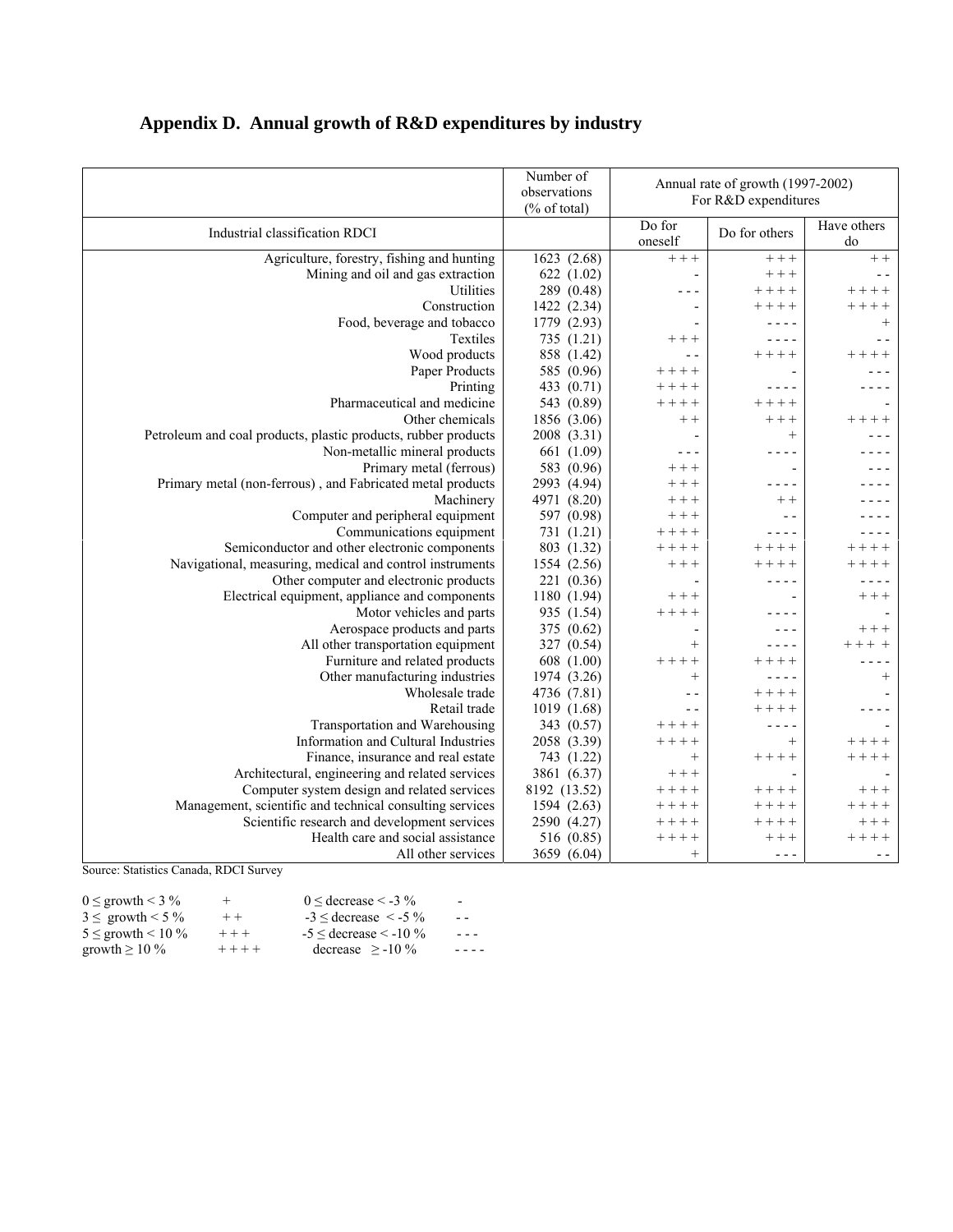## **Appendix E. Acronyms for Industries**

**Arg** = Agriculture, forestry, fishing and hunting **Mingas** = Mining and oil and gas extraction **Utilities** = Utilities **Constr** = Construction

#### **Manufacturing**

**Food** = Food, Beverage and tobacco **Textile** = Textile **Wood** = Wood products **Paper** = Paper products **Printing** = Printing **Pharm** = Pharmaceutical and medicine **Othchim** = Other chemicals **Plastics** = Petroleum and coal products, Plastic products, Rubber products **Nometal** = Non-metallic mineral products **Fmeta**l = Primary metal (ferrous) **Metal** = Primary metal (non-ferrous) , and Fabricated metal products **Machine** = Machinery **Comp\_equip** = Computer and peripheral equipment **Com** equip = Communications equipment **Comp\_elec** = Semiconductor and other electronic components **Nav** = Navigational, measuring, medical and control instruments **Othelec** = Other computer and electronic products **Comp\_appl** = Electrical equipment, appliance and components **Motor** = Motor vehicle and parts **Aerospace** = Aerospace products and parts **Othtransp** = All other transportation equipment **Furnitures** = Furniture and related products **Oth\_manuf** = Other manufacturing industries

#### **Services**

**Wsale** = Wholesale trade **Retail** = Retail trade **Transport** = Transportation and Warehousing **Cultural** = Information and Cultural Industries **Finance** = Finance, insurance and real estate **Eng** = Architectural, engineering and related services **Design** = Computer system design and related services **Man** = Management, scientific and technical consulting services **Sc\_rd** = Scientific research and development services **Health** = Health care and social assistance **Oth** serv = All other services

#### **Variables**

**Vextern = R&D expenditures associated with external relationships**  External link = number of external relationship